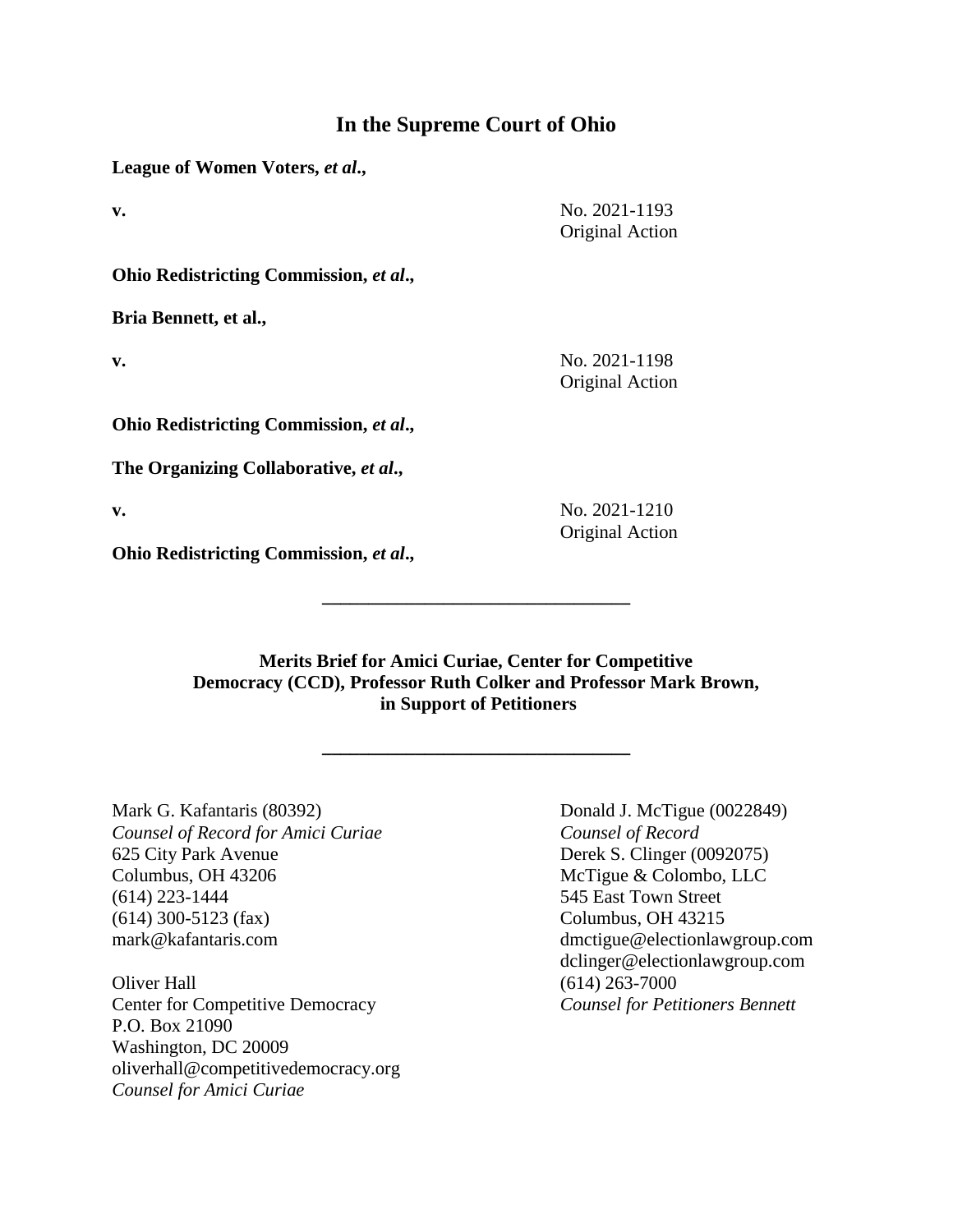#### **Counsel for Petitioners and Respondents (cont.)**

Freda J. Levenson (0045916) Abha Khanna *Counsel of Record* Ben Stafford ACLU of Ohio Foundation, Inc. Elias Law Group 4506 Chester Avenue Cleveland, Ohio 44103 1700 Seventh Ave (614) 586-1972 x125 Suite 2100 flevenson@acluohio.org Seattle, WA 98101

David J. Carey (0088787) Aria C. Branch ACLU of Ohio Foundation, Inc. Jyoti Jasrasaria 1108 City Park Avenue, Suite 203 Spencer W. Klein Columbus, Ohio 43206 Elias Law Group (614) 586-1972 x2004 10 G St NE, Suite 600 dcarey@acluohio.org Washington, DC 20002

Alora Thomas **iiasrasaria@elias.law** iiasrasaria@elias.law Julie A. Ebenstein sklein@elias.law American Civil Liberties Union *Counsel for Petitioners Bennett* 125 Broad Street New York, New York 10004 (212) 519-7866 Alicia L. Bannon athomas@aclu.org Yurij Rudensky

Donald Brown 120 Broadway, Suite 1750 David Denuyl New York, NY 10271 Joshua González (646) 292-8310 Juliana Goldrosen alicia.bannon@nyu.edu Covington & Burling, LLP Salesforce Tower Peter M. Ellis (0070264) 415 Mission Street, Suite 5400 *Counsel of Record*  San Francisco, California 94105 M. Patrick Yingling (415) 591-6000 Natalie R. Salazar rfram@cov.com REED SMITH LLP

Alexander Thomson pellis@reedsmith.com Covington & Burling, LLP One CityCenter Brian A. Sutherland 850 Tenth Street, NW REED Smith LLP Washington, District of Columbia 20001 101 Second Street, Suite 1800

akhanna@elias.law bstafford@elias.law

abranch@elias.law

Michael Li Ethan Herenstein Robert D. Fram Brennan Center for Justice

> 10 South Wacker Drive 40th Floor Chicago, IL 60606 (312) 207-1000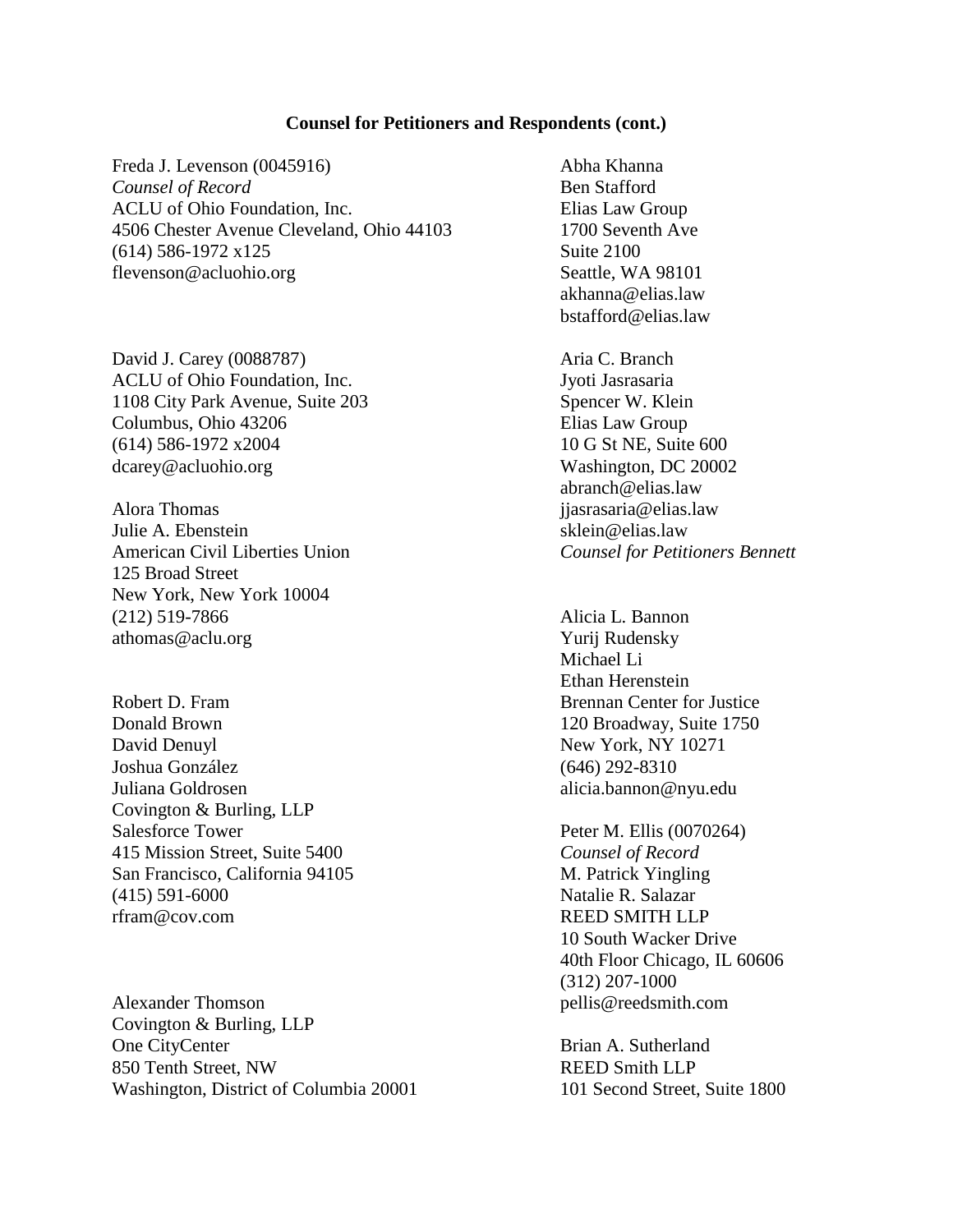ajthomson@cov.com

Anupam Sharma REED SMITH LLP Yale Fu 355 South Grand Avenue, Suite 2900 Covington & Burling, LLP 3000 Los Angeles, CA 90071 El Camino Real 5 Palo Alto Square, 10th Floor (213) 457-8000 Palo Alto, California 94306 bfliegel@reedsmith.com (650) 632-4700 *Counsel for Petitioners Organizing*  asharma@cov.com *Collaborative Counsel for Petitioners League of Women Voters*

Dave Yost Ohio Attorney General Bridget J. Coontz (0072919) Julie M. Pfeiffer (0069762) Michael A. Walton (0092201) Assistant Attorneys General Jonathan D. Blanton (0070035) Deputy Attorney General Michael J. Hendershot (0081842) Deputy Solicitor Constitutional Offices Section 30 E. Broad Street, 16th Floor Columbus, Ohio 43215 (614) 466-2872 bridget.coontz@ohioago.gov *Counsel for Respondents Ohio Secretary of State LaRose and Ohio Auditor Faber*

Phillip J. Strach Thomas A. Farr John E. Branch, III Alyssa M. Riggins Nelson, Mullins Riley & Scarborough, LLP 4140 Parklake Ave., Suite 200 Raleigh, North Carolina 27612 (919) 329-3812 phil.strach@nelsonmullins.com *Counsel for Respondents House Speaker Robert R. Cupp and Senate President Matt Huffman* 

Dave Yost Ohio Attorney General John W. Zeiger (0010707) Marion H. Little, Jr. (0042679) Christopher J. Hogan (0079829)

(202) 662-5425 San Francisco, CA 94105 (415) 543-8700 bsutherland@reedsmith.com

Ben R. Fliegel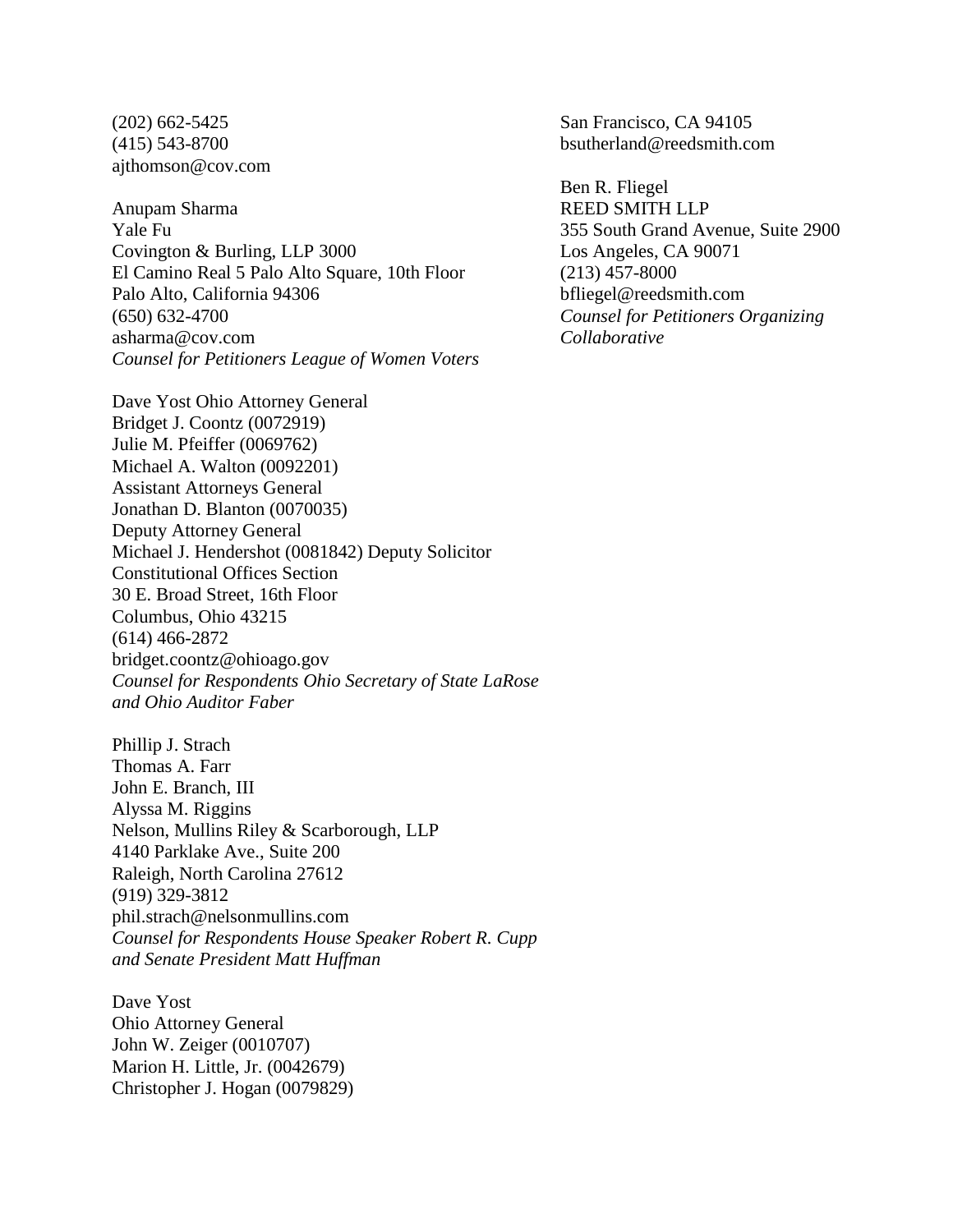Zeiger, Tigges & Little, LLP 3500 Huntington Center 41 South High Street Columbus, Ohio 43215 (614) 365-7900 zeiger@litohio.com *Counsel for Respondent Governor Mike DeWine* 

C. Benjamin Cooper (0093103) Charles H. Cooper Jr. (0037295) Chelsea C. Weaver (0096850) Cooper & Elliott, LLC 305 West Nationwide Boulevard Columbus, Ohio 43215 (614) 481-6000 benc@cooperelliott.com *Special Counsel for Respondents Senator Vernon Sykes and House Minority Leader Allison Russo*

Dave Yost Ohio Attorney General Erik J. Clark (0078732) Ashley Merino (0096853) Organ Law LLP 1330 Dublin Road Columbus, Ohio 43215 (614) 481-0900 ejclark@organlegal.com amerino@organlegal.com *Special Counsel to Attorney General Dave Yost Counsel for Respondent The Ohio Redistricting Commission*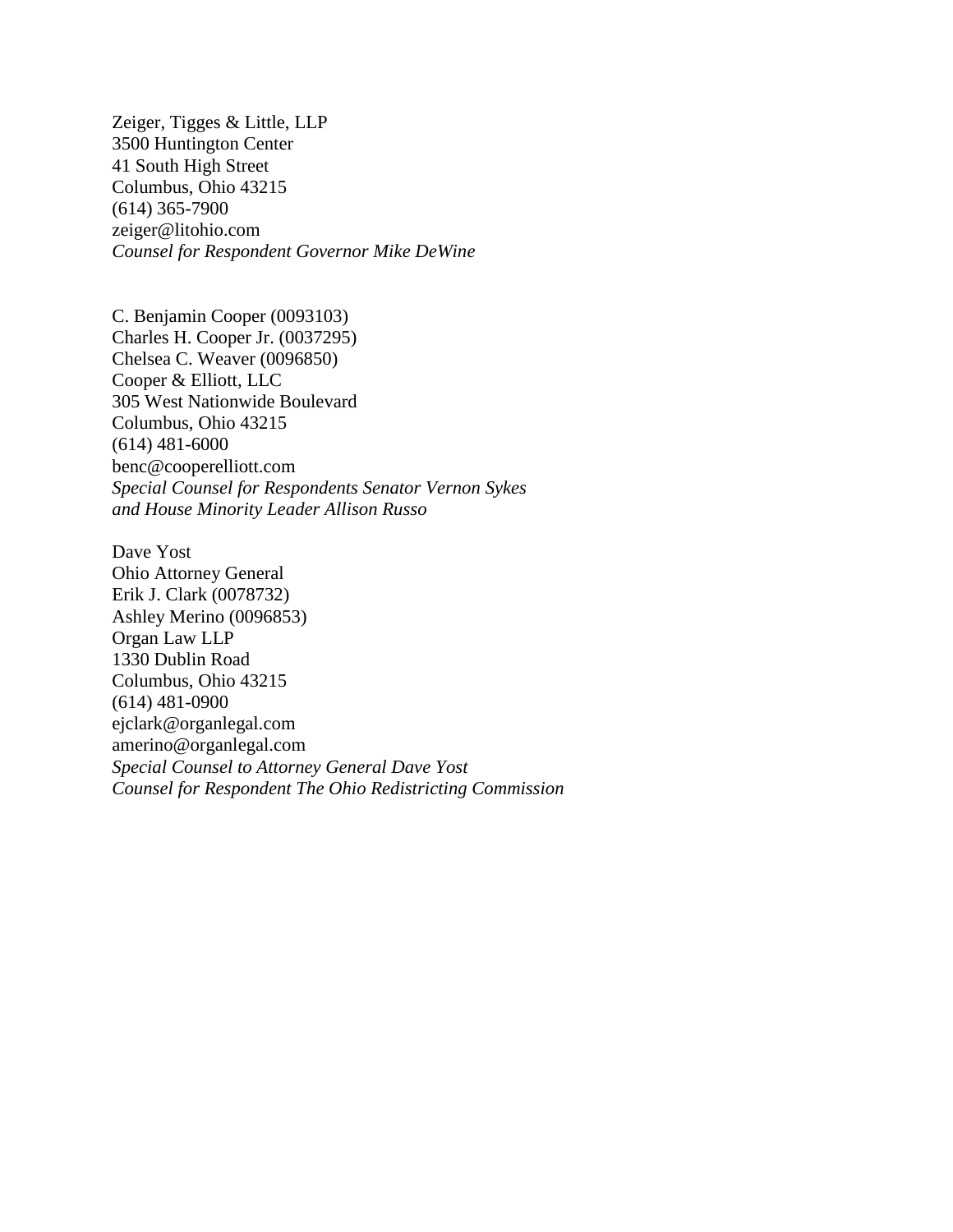|  | <b>Table of Contents</b> |
|--|--------------------------|
|  |                          |

| Proposition of Law I: The Court is Required to Entertain and Remedy Federal Constitutional |
|--------------------------------------------------------------------------------------------|
|                                                                                            |
| B. Article XI Could Not Have Been Meant to Discriminate Against the Federal                |
| Proposition of Law II: Ohio's Constitution Cannot Restrict Federally-Required Remedies. 11 |
| Proposition of Law III: The Court Possesses Ancillary Powers to Change Deadlines           |
|                                                                                            |
|                                                                                            |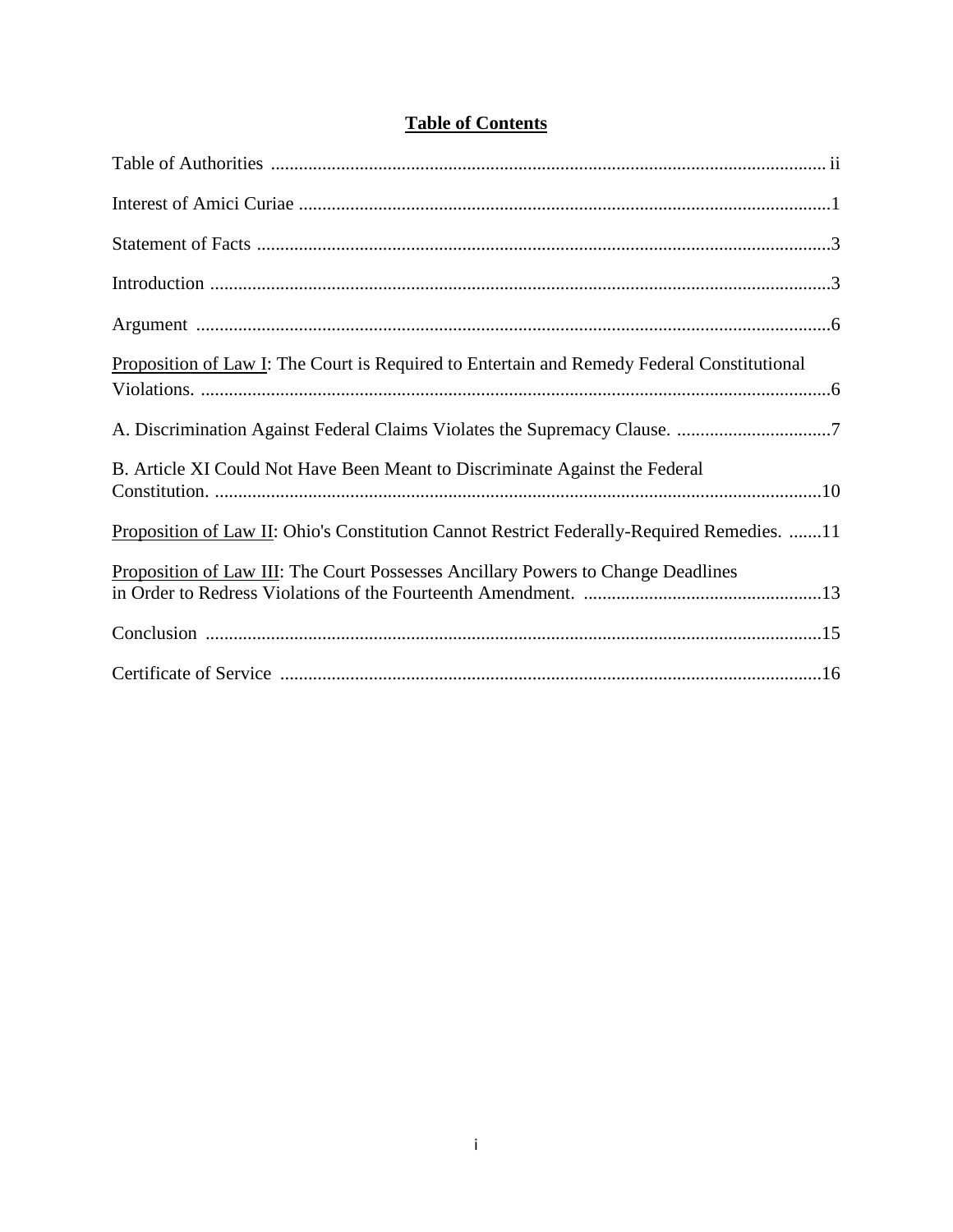## **Table of Authorities**

| Cases                                                                                        |
|----------------------------------------------------------------------------------------------|
| Baines v. Bellows, __ F. Supp.3d __, 2021 WL 5362700 (D. Maine Nov. 17, 2021) 1              |
|                                                                                              |
|                                                                                              |
| Constitution Party of Pa. v. Cortes, 116 F. Supp. 3d 486 (E.D. Pa. 2015),                    |
|                                                                                              |
| Gonidakis v. LaRose, __ F.Supp.3d __, 2022 WL 1175617 (S.D. Ohio April 20, 2022) 4, 12, 13   |
|                                                                                              |
|                                                                                              |
|                                                                                              |
|                                                                                              |
|                                                                                              |
|                                                                                              |
| League of Women Voters of Ohio v. Ohio Redistricting Commission,  solio St. 3d  solid No.    |
| League of Women Voters of Ohio v. Ohio Redistricting Commission, $\Box$ Ohio St. 3d $\Box$ , |
| League of Women Voters of Ohio v. Ohio Redistricting Commission, $\Box$ Ohio St. 3d $\Box$ , |
|                                                                                              |
| Libertarian Party of Ohio v. Husted, 2017-Ohio-7737, 97 N.E.3d 1083 (10th Dist.) 14          |
|                                                                                              |
| Mondou v. New York, New Hampshire & H.R. Co., 223 U.S. 1 (1912) 11                           |
|                                                                                              |
|                                                                                              |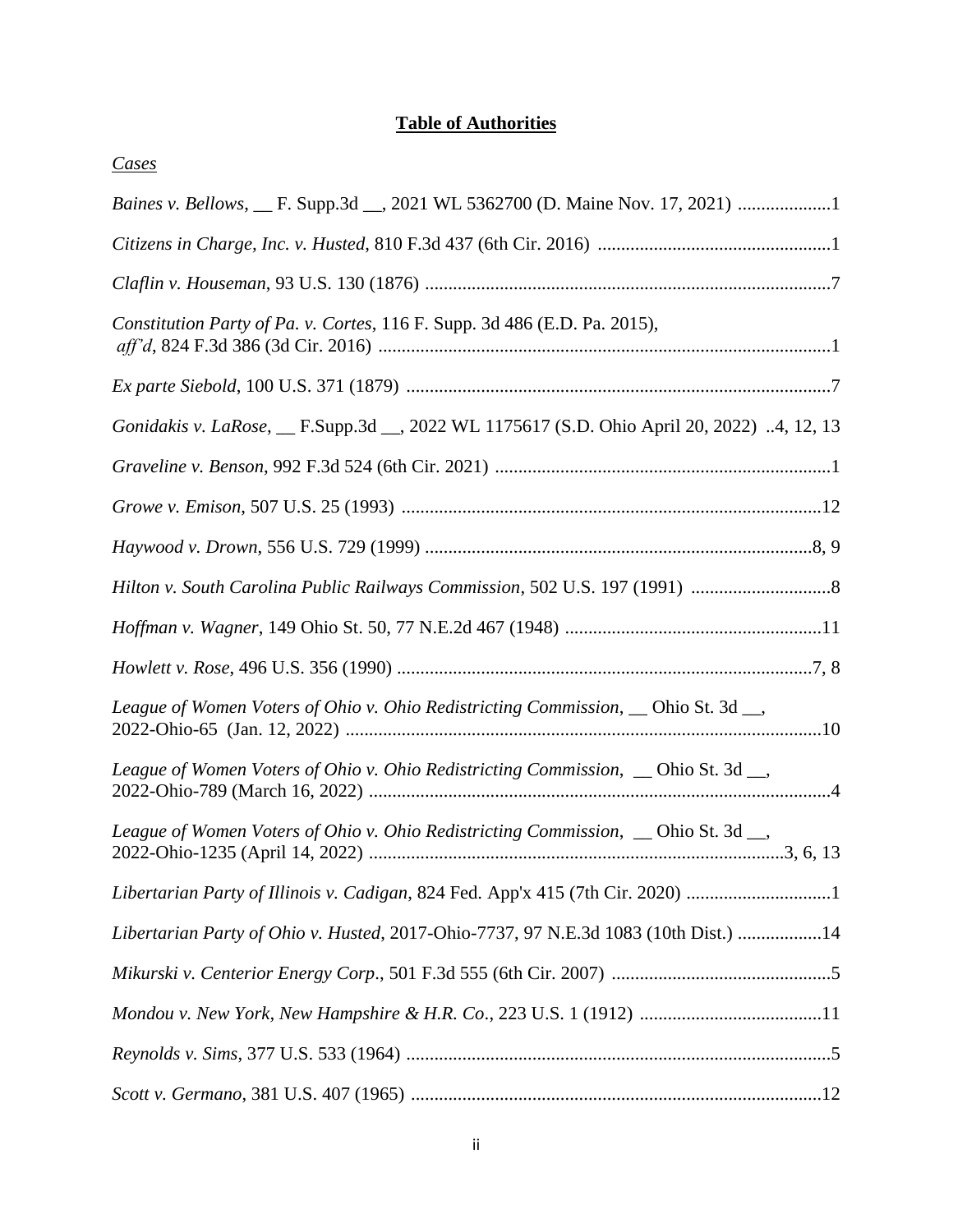| State ex rel. Brown v. Ashtabula Co. Board of Elections, 142 Ohio St. 3d 370,           |
|-----------------------------------------------------------------------------------------|
|                                                                                         |
| State ex rel. Owens v. Brunner, 125 Ohio St.3d 130, 2010-Ohio-1374, 926 N.E.2d 617 13   |
| State ex rel. Scott v. Franklin County Board of Elections, 139 Ohio St. 3d 171,         |
| State ex rel. Toledo Blade Co. v. Henry Co. Court of Common Pleas, 125 Ohio St.3d 149,  |
|                                                                                         |
|                                                                                         |
| Thompson v. DeWine, 7 F.4th 521 (6th Cir. 2021), cert. denied, 142 S. Ct. 1233 (2022) 2 |
|                                                                                         |
| Wisconsin Legislature v. Wisconsin Election Commission, 142 S. Ct. 1245 (2022)          |

# *United States Constitution*

| U.S. Const., art. |  |  |  |
|-------------------|--|--|--|
|-------------------|--|--|--|

## *Ohio Constitution*

| <b>Federal Statutes</b> |  |
|-------------------------|--|
|                         |  |
|                         |  |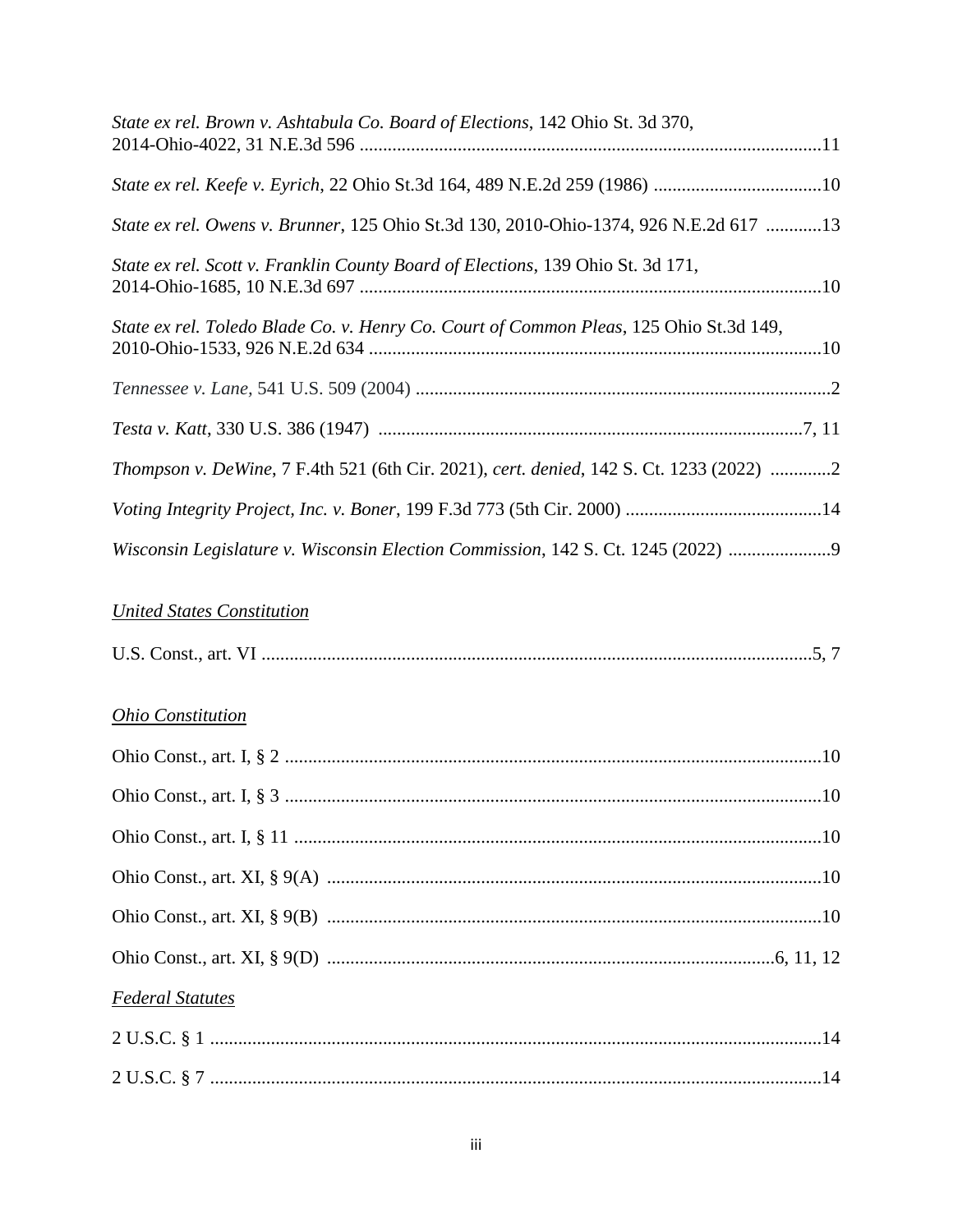| <b>Ohio Statutes</b>                                                                                                                                                                 |
|--------------------------------------------------------------------------------------------------------------------------------------------------------------------------------------|
|                                                                                                                                                                                      |
| <b>Ohio Rules</b>                                                                                                                                                                    |
|                                                                                                                                                                                      |
| <b>Miscellaneous</b>                                                                                                                                                                 |
| Colker & Milani, The Post-Garrett World: Insufficient State Protection Against Disability                                                                                            |
| Neal Devins & Saikrishna Bangalore Prakash, Fifty States, Fifty Attorneys General, and Fifty                                                                                         |
| Eric S. Fish, Note, The Twenty-Sixth Amendment Enforcement Power, 121 YALE L. J. 1168                                                                                                |
|                                                                                                                                                                                      |
| Ellen D. Katz, State Judges, State Officers, and Federal Commands After Seminole Tribe and                                                                                           |
| Andrew J. Tobias, Ohio Secretary of State Frank LaRose says he wouldn't oppose impeaching<br>Supreme Court Chief Justice Maureen O'Conner over redistricting rulings, Cleveland.com, |
| Andrew J. Tobias, Republicans take victory lap after federal redistricting ruling, prospects                                                                                         |
| Andrew J. Tobias, Ohio Redistricting Commission fails to approve new map ahead of state court                                                                                        |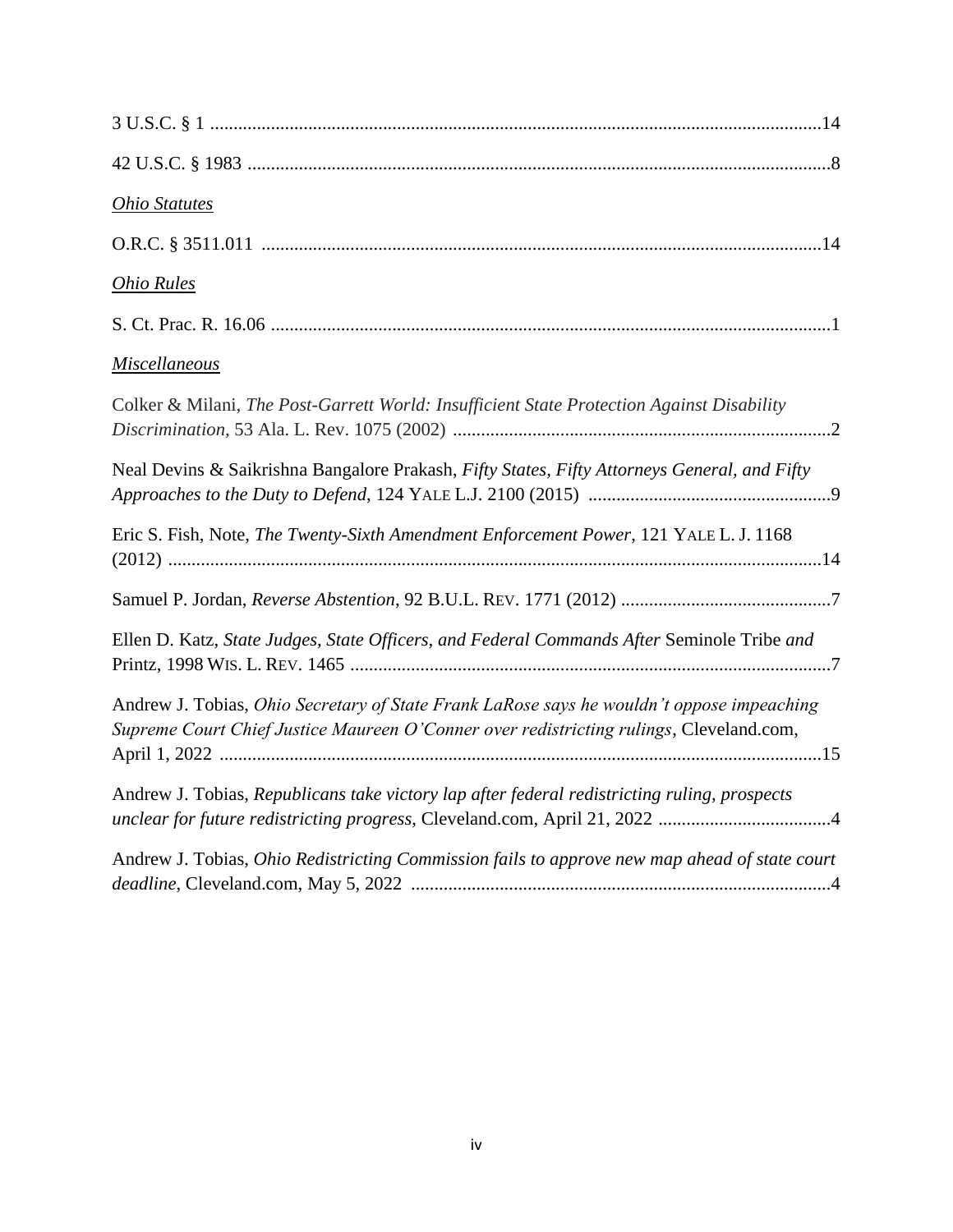Pursuant to Supreme Court Practice Rule 16.06 Amici, Center for Competitive Democracy (CCD) and Law Professors Ruth Colker and Mark Brown, respectfully file this amici brief<sup>1</sup> in support of Petitioners. *See* S. Ct. Prac. R.16.06.

### **Interest of Amici Curiae**

1. The Center for Competitive Democracy was founded in Washington, D.C. in 2005 to strengthen American democracy by increasing electoral competition. CCD works to identify and eliminate barriers to political participation and to secure free, open, and competitive elections by fostering active civic engagement in the political process. CCD has participated in numerous cases involving electoral barriers across the country as either amicus curiae or through direct representation. For example, CCD won a judgment on behalf of several minor political parties and their supporters, holding that Pennsylvania's ballot access requirements were unconstitutional as applied to them. *See Constitution Party of Pa. v. Cortes*, 116 F. Supp. 3d 486 (E.D. Pa. 2015*), aff'd*, 824 F.3d 386 (3d Cir. 2016). More recently, CCD has won cases declaring ballot access laws unconstitutional in Michigan and in Maine. *See Graveline v. Benson*, 430 F. Supp. 3d 297 (E.D. Mich. 2019), *aff'd*, 992 F.3d 524 (6th Cir. 2021); *Baines v. Bellows*, \_\_ F. Supp.3d \_\_, 2021 WL 5362700 (D. Maine Nov. 17, 2021) (not appealed). CCD was also successful in its efforts during the Covid crisis in forcing Illinois to relax its ballot access restrictions for minor parties. *See Libertarian Party of Illinois v. Cadigan*, 824 Fed. App'x 415 (7th Cir. 2020). It has also participated in election litigation in Ohio to ensure proper participatory democracy in that State. *E.g*., *Citizens in Charge, Inc. v. Husted*, 810 F.3d 437 (6th

 $\overline{\phantom{a}}$ 

 $<sup>1</sup>$  No counsel for a party authored this brief in whole or in part and no such counsel nor any party</sup> made a monetary contribution intended to fund the preparation or submission of the brief.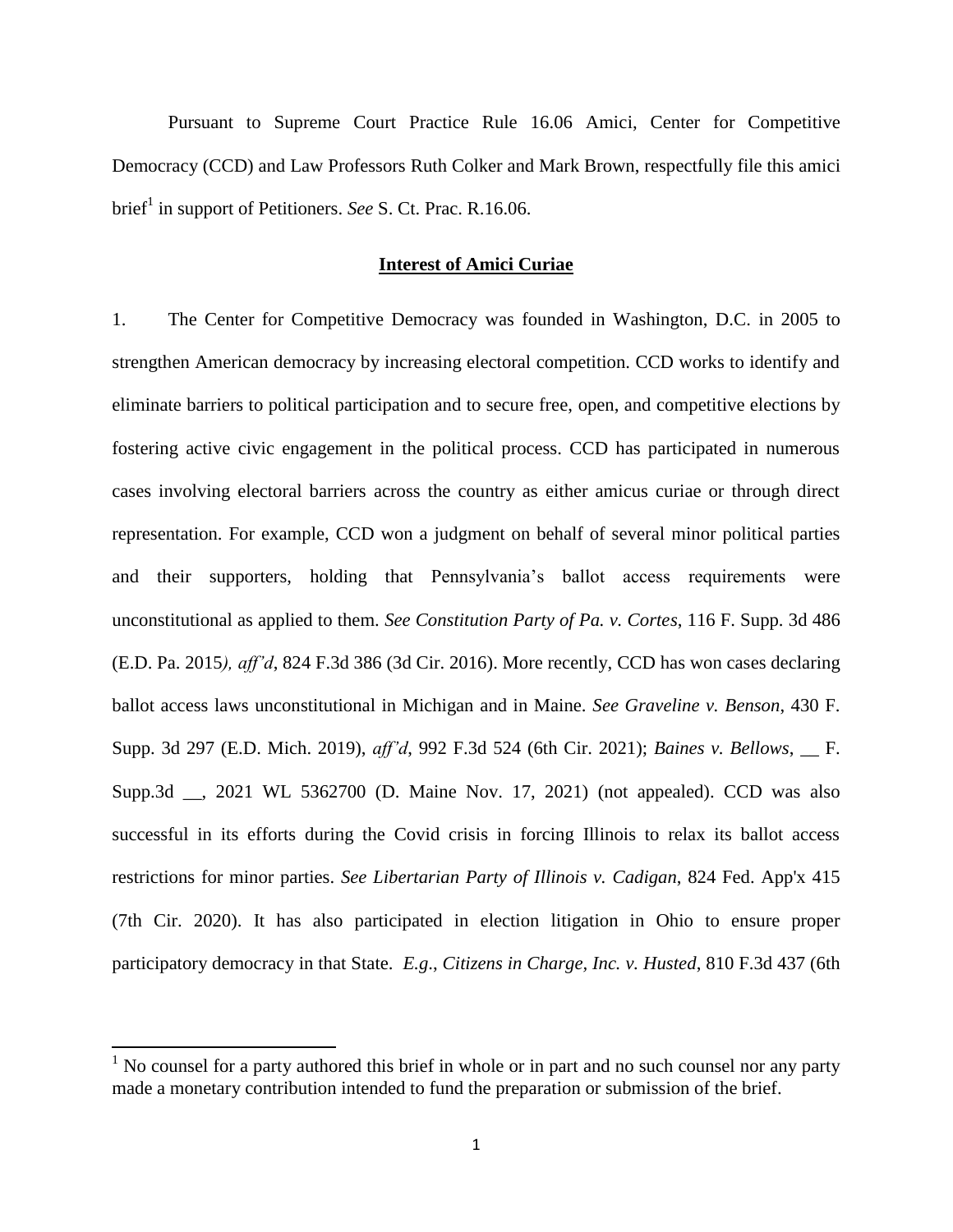Cir. 2016); *Thompson v. DeWine*, 7 F.4th 521 (6th Cir. 2021), *cert. denied*, 142 S. Ct. 1233 (2022).

2. Ruth Colker is the Distinguished University Professor and Heck Faust Memorial Chair in Constitutional Law at the Ohio State University Moritz College of Law. She is one of the leading scholars in the country in the areas of Constitutional Law and Disability Discrimination. She is the author of 16 books, two of which have won book prizes. She has also published more than 50 articles in law journals such as the *Boston University Law Review*, *Columbia Law Journal*, *Georgetown Law Journal, Harvard Law Review, Michigan Law Journal, University of Pennsylvania Law Review*, *University of Virginia Law Review* and *Yale Law Journal.* Her work has been cited by the United States Supreme Court. *See Tennessee v. Lane,* 541 U.S. 509, 527 n.15 (2004) (citing Colker & Milani, *The Post-Garrett World: Insufficient State Protection Against Disability Discrimination,* 53 Ala. L. Rev. 1075 (2002).)

3. Mark Brown holds the Newton D. Baker/Baker & Hostetler Chair at Capital University Law School. He has taught courses on Constitutional Law, Constitutional Litigation and Federal Civil Rights for thirty-five years at various law schools, including Stetson University, the University of Illinois, the Ohio State University, Florida State University and now Capital University. He has written extensively in the field of Constitutional Litigation, publishing works in the *Boston College Law Review*, the *Cornell Law Review*, the *University of Illinois Law Review*, the *Iowa Law Review*, and the *University of Michigan Journal of Law Reform*, among others. He, along with Professor Kit Kinports (Pennsylvania State University), authored CONSTITUTIONAL LITIGATION UNDER § 1983 (Lexis 2013), which continues to be used in law schools around the country.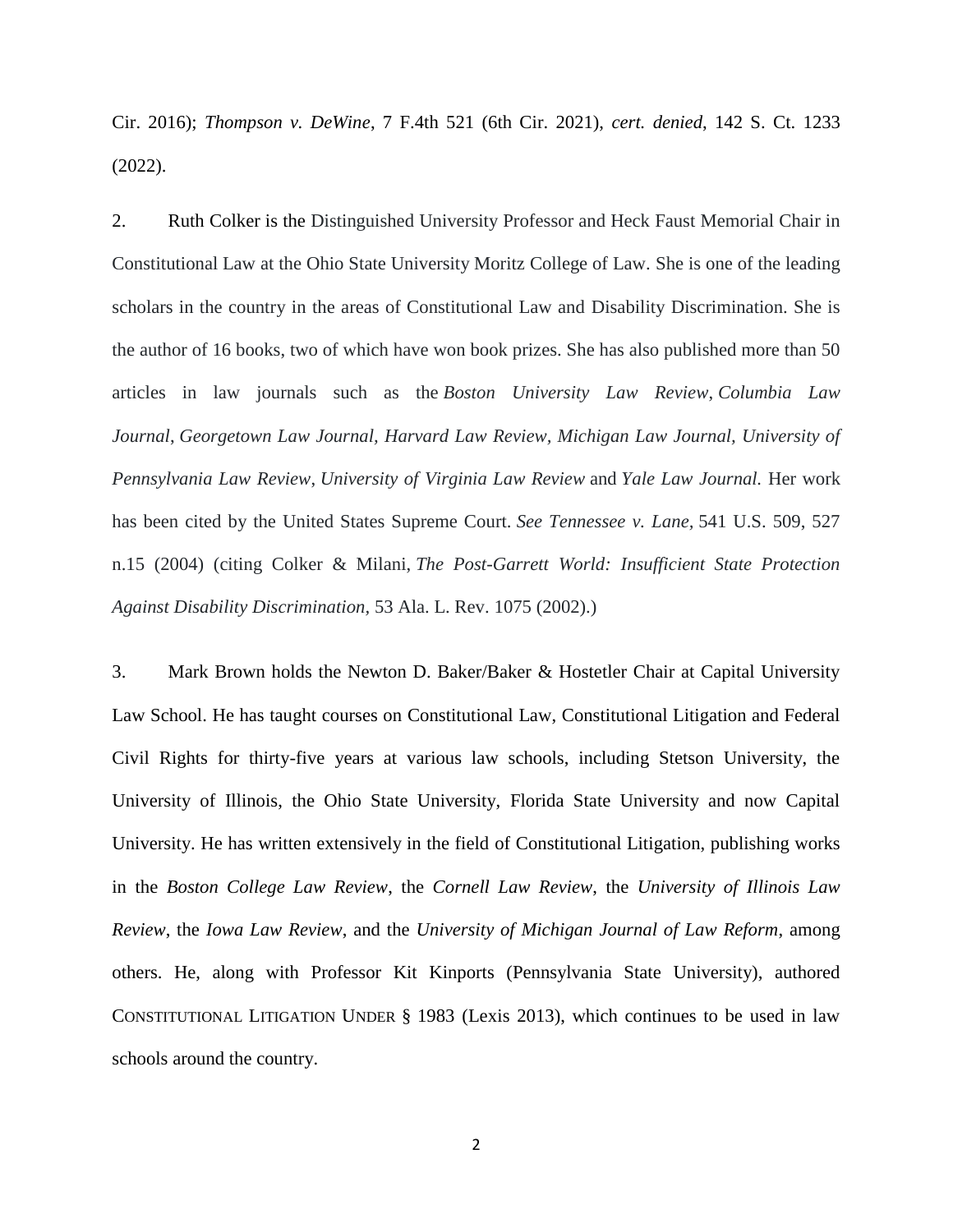CCD has a direct interest in this case because gerrymanders effectively preordain the outcomes of elections, thus undermining electoral competition and marginalizing the proper role of voters in selecting their elected representatives. Colker and Brown, law professors who teach federal constitutional law in Ohio, are interested in Ohio's courts properly entertaining federal constitutional claims and constitutional rights of Ohio's voters.

#### **Statement of Facts**

Amici adopt Petitioners' statement of the facts.

### **Introduction**

In *League of Women Voters of Ohio v. Ohio Redistricting Commission*, \_\_ Ohio St. 3d \_\_\_, 2022-Ohio-1235 (April 14, 2022), this Court for the fourth time invalidated Ohio's proposed maps for its House and Senate. Notwithstanding a pending Republican challenge in federal district court that seeks to force unconstitutional maps (previously rejected by this Court) on Ohioans, however, and a specific request that the Court "itself adopt a plan," *id*. at ¶ 64, the Court chose to once again return the impasse to the Commission. In doing so, it expressed a reasonable belief that the federal court would defer to its judgment. *Id*. at ¶ 64. It also expressed justified skepticism over any need at this time to adopt or draw maps by any fixed date. After all, "the so-called April 20 'deadline' for implementing a General Assembly–district plan," which was proposed by the Republican challengers in federal court, "appears to be an artificial deadline that is based on a speculative, potential primary-election date for state legislative races." *Id*. at ¶ 68. "It is unclear as to why August 2, 2022," moreover, "is the last available date for a primary election in Ohio." *Id*.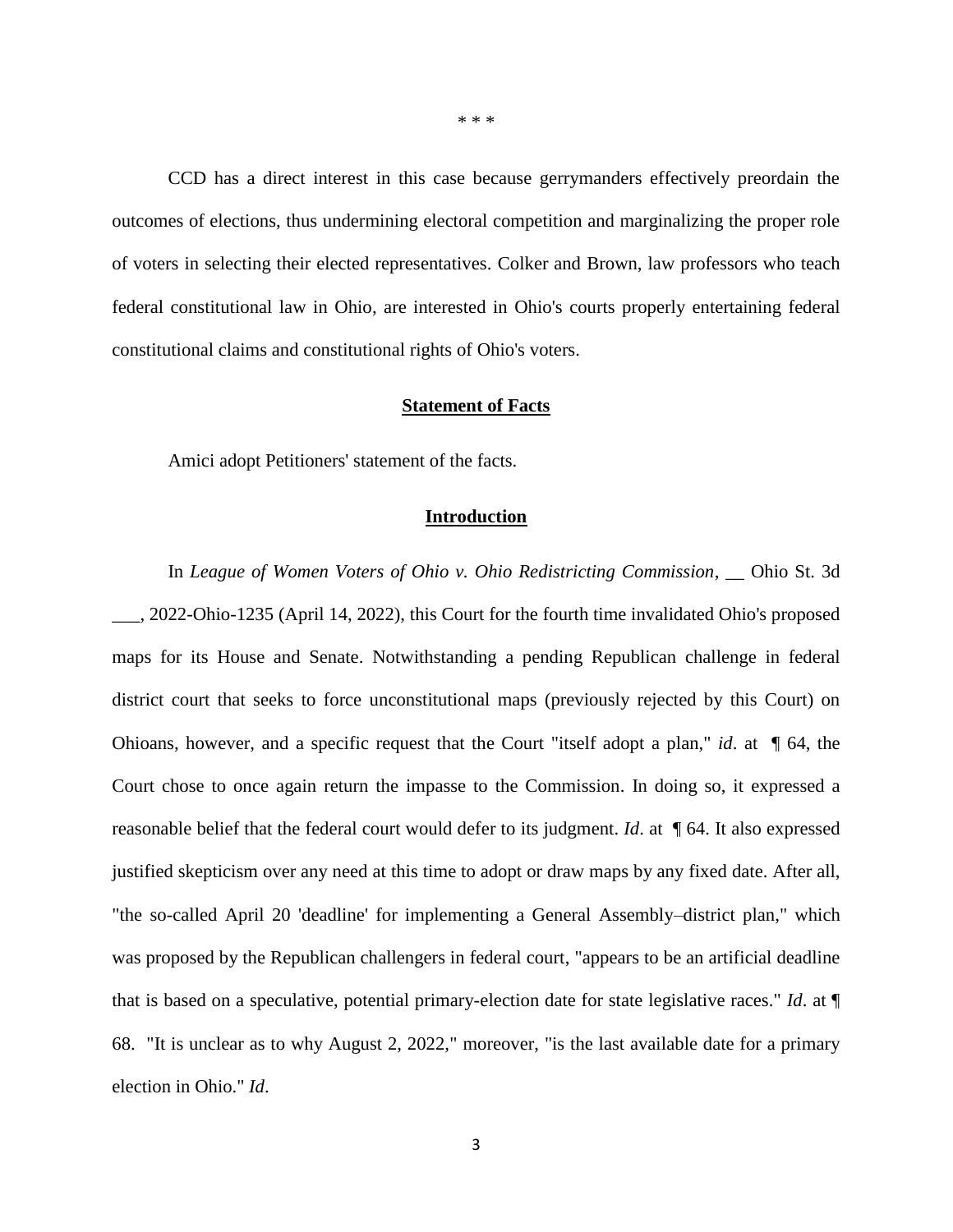On April 20, 2022, the federal district court in *Gonidakis v. LaRose*, \_\_ F.Supp.3d \_\_, 2022 WL 1175617, \*1 (S.D. Ohio April 20, 2022), unexpectedly selected a set of maps this Court had rejected and fixed an August 2, 2022, General Assembly primary date. The federal district court did so even though this Court had made clear that August 2, 2022, was not a proper date under Ohio law for the primary and that the rejected maps were unconstitutional under Ohio law. *See League of Women Voters of Ohio v. Ohio Redistricting Commission*, \_\_ Ohio St. 3d \_\_, 2022-Ohio-789 ( March 16, 2022). The federal district court stated that it would employ these remedies if Ohio "does not act before May 28 … to pass a new map that complies with federal and state law," *Gonidakis*, 2022 WL 1175617, at \*30, and does not "set a new primary date or shorten the time it takes to conduct an election." *Id*. "If Ohio does this," the federal district court ruled, then "the Secretary [of State] must update the court on a new election timeline." *Id*.

Neither the General Assembly (which would need to set a primary date) nor the Redistricting Commission (which is charged with drawing maps), both of which are controlled by Republican super-majorities, have taken the needed action now that the federal district court has ruled. *See* Andrew J. Tobias, *Ohio Redistricting Commission fails to approve new map ahead of state court deadline*, Cleveland.com, May 5, 2022. <sup>2</sup> Republicans (whether they were in privity with the Respondents or not) were responsible for filing Gonidakis in federal district court, after all, and they are pleased with the result. They asserted that August 2, 2022, is a "drop-dead" date and specifically demanded that the third set of maps (and even the old 2010 maps) be used. They won everything they wanted in that federal court action and are now reported to be celebrating that success. *See* Andrew J. Tobias, *Republicans take victory lap after federal redistricting ruling, prospects unclear for future redistricting progress*, Cleveland.com,

 2 https://www.cleveland.com/news/2022/05/ohio-redistricting-commission-fails-to-approve-newmap-ahead-of-state-court-deadline.html.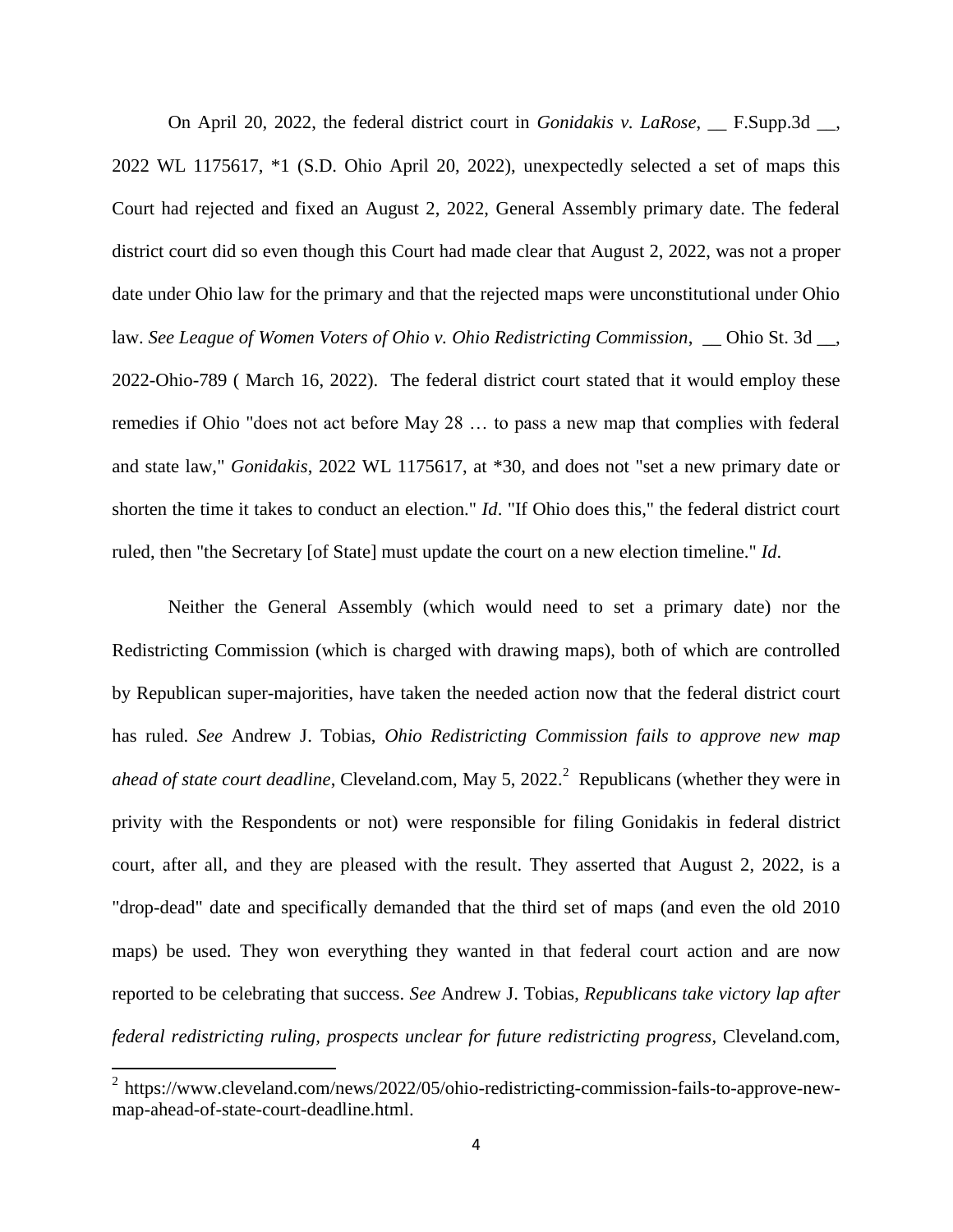April 21, 2022.<sup>3</sup> By all appearances, one might reasonably conclude that Gonidakis was an orchestrated and successful Republican effort to circumvent the decisions of this Court. Such a picture is not pretty for the integrity of this Court or the people of Ohio.

The ball is thus squarely back in this Court. For the overwhelming majority of Ohioans who voted in favor of proportional representation, this Court must take action before May 28, 2022. It must both adopt a set of compliant maps and fix deadlines needed to facilitate their implementation in order for Article XI to have its intended effect. Can it? Does it possess the needed authority to bring Ohio into compliance with its own and the United States Constitutions?

The answer, as explained below, is yes. Were Ohio's grant of jurisdiction to this Court under Article XI to be interpreted to allow only state constitutional claims, it would necessarily violate the Supremacy Clause. *See* U.S. Const., art. VI. Denial of the needed relief in the face of an impending Fourteenth Amendment violation, meanwhile, would itself violate the Fourteenth Amendment's "one-person-one-vote" principle. *See Reynolds v. Sims*, 377 U.S. 533 (1964). The parties in this case therefore must be allowed to raise or otherwise litigate, $4$  on an equal basis

 $\frac{1}{3}$ 

https://www.cleveland.com/news/2022/04/republicans-take-victory-lap-after-federalredistricting-ruling-prospects-unclear-for-future-redistricting-progress.html.

<sup>&</sup>lt;sup>4</sup> Federal constitutional claims need not be specifically pleaded as causes of action in a complaint in order to fall under the jurisdiction of, and be properly litigated in, state court. They may present defenses or excuses, for example, or arise as ancillary questions during the course of litigation. *See Mikurski v. Centerior Energy Corp*., 501 F.3d 555, 565-68 (6th Cir. 2007) (describing several instances where federal issues arise in state court even though not pleaded as causes of action). For this reason, the presence of federal claims in state court proceedings might not even support removal to federal court. *Id*. at 565 ("The mere presence of a federal issue in a state law cause of action does not automatically confer federal question jurisdiction, either originally or on removal."). The point Amici make here is that federal questions, including federal constitutional matters, cannot be categorically prohibited in state courts that entertain state constitutional questions -- either by jurisdictional restrictions or limitations on remedies. The federal constitutional questions must be entertained equally.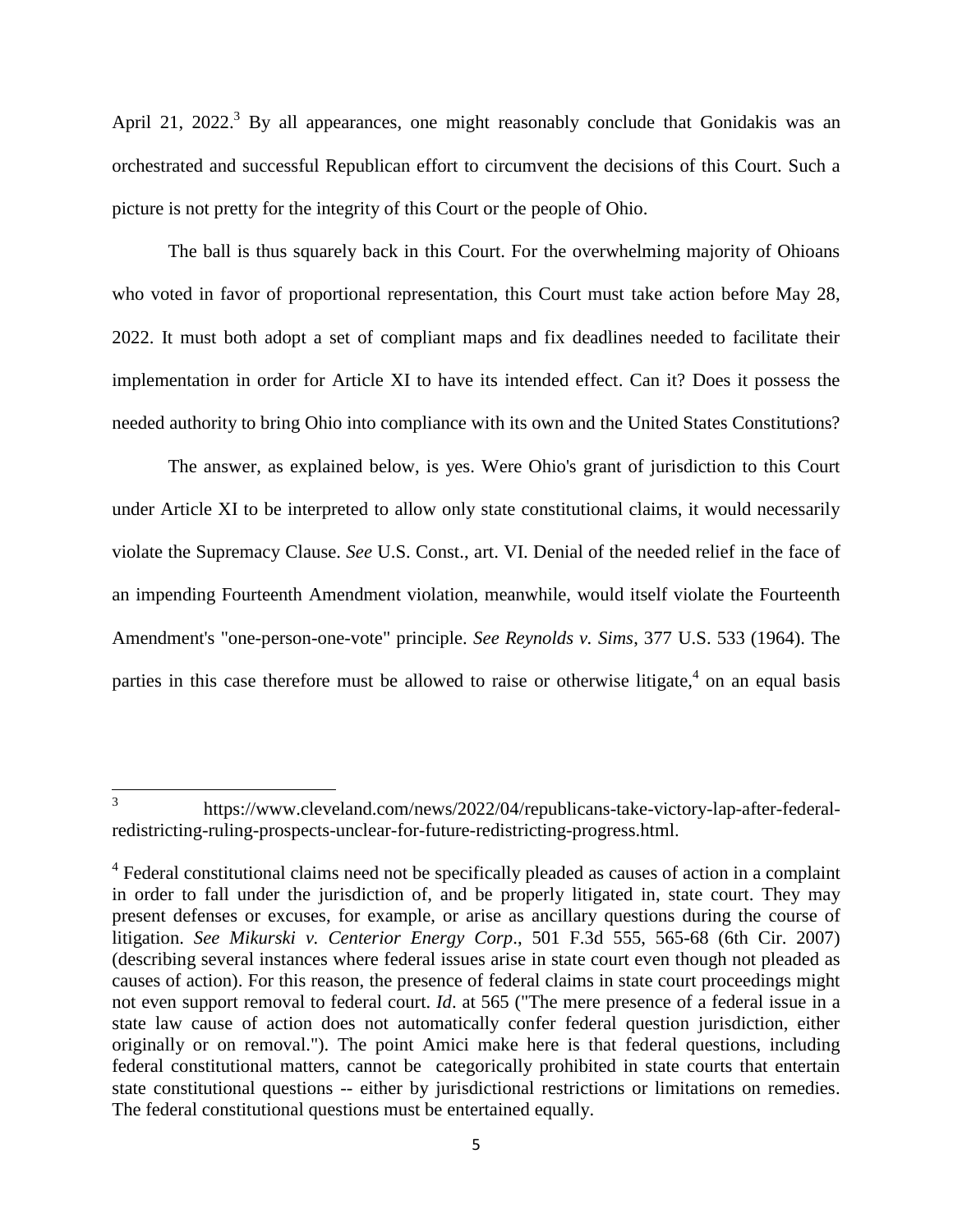with state constitutional claims, their federal constitutional arguments. They must be allowed to seek federally mandated relief.

#### **Argument**

## **Proposition of Law I: The Court is Required to Entertain and Remedy Federal Constitutional Violations.**

When asked by petitioners "to itself adopt a plan," this Court in its April 14, 2022 decision responded that it "decline[d] to do so because [it] lack[s] the constitutional authority to grant that relief." *League of Women Voters of Ohio*, 2022-Ohio-1235, at ¶ 64. The Court questioned both its power to rule on whether the continuing redistricting impasse (created by the Redistricting Commission) violated the Fourteenth Amendment to the United States Constitution, and whether it had authority to take the steps needed to redress that impending violation. "The Ohio Constitution," it explained, "expressly forbids this court from 'order[ing], in any circumstance, the implementation or enforcement of any general assembly district plan that has not been approved by the commission in the manner prescribed by this article.'" *Id*. (quoting Ohio Const., art. XI, § 9(D)(1)).

The Court grounded its concerns not only in Article XI's limitations on the Court's remedial powers, but also in Article XI's limited grant to it of original jurisdiction. That Article, the Court observed, only grants the Court jurisdiction to address "cases arising *under Article XI.*" *Id.* at  $\P$  66 (emphasis original). Further, "such a [federal] claim would conflict with the Ohio Constitution's conferred standing in original jurisdiction that appears in Article IV, Section 2(B)(1), which defines this court's original jurisdiction." *Id*.

Contrary to the Court's expressed concerns, neither Article XI's jurisdictional grant nor its limitations on the Court's remedial powers can overcome the Court's obligation under the United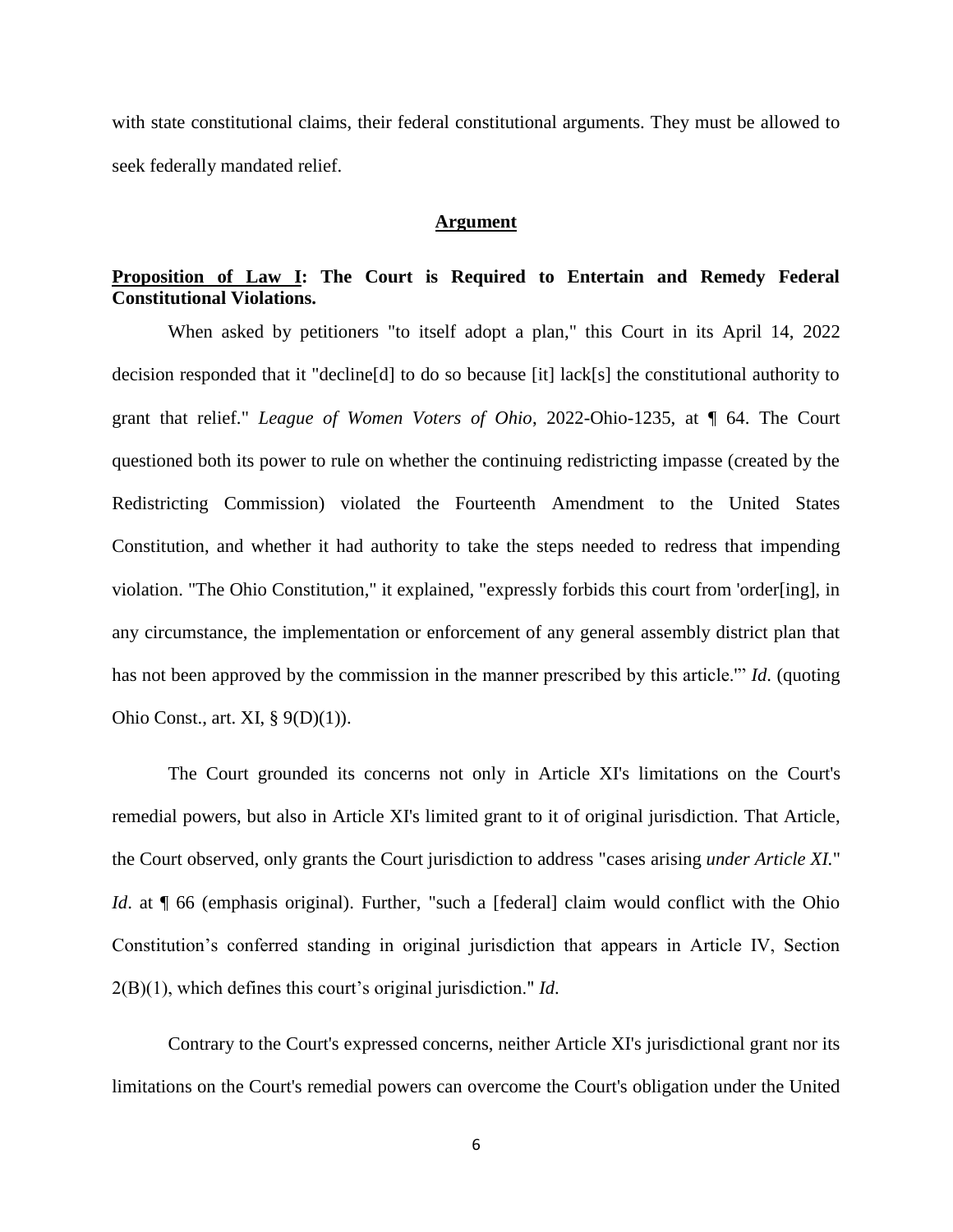States Constitution to entertain and redress federal constitutional violations. *See Testa v. Katt*, 330 U.S. 386, 391 (1947) ("[T]he Constitution and the laws passed pursuant to it are the supreme laws of the land, binding alike upon states, courts, and the people, 'any Thing in the Constitution or Laws of any State to the Contrary notwithstanding.'") (citing *Ex parte Siebold*, 100 U.S. 371 (1879). *See also Claflin v. Houseman*, 93 U.S. 130 (1876)). Simply put, this Court, once charged with jurisdiction over state constitutional claims, must entertain federal constitutional challenges to Ohio's redistricting maps that are lodged under Article XI's jurisdictional grant.. *See Testa v. Katt*, 330 U.S. 386. It must also take whatever remedial steps are necessary to correct or avoid a violation of the Fourteenth Amendment.

### **A. Discrimination Against Federal Claims Violates the Supremacy Clause.**

Ohio's Constitution cannot be interpreted to prohibit the Court from entertaining federal constitutional claims. If it could, such a discriminatory interpretation would necessarily violate the Supremacy Clause. *See* U.S. Const., art. VI. "Since at least 1934, the Supreme Court has consistently found that a state may not discriminate against federal claims, regardless of whether the discrimination takes a substantive, procedural, or jurisdictional form." Samuel P. Jordan, *Reverse Abstention*, 92 B.U.L. REV. 1771, 1774 (2012). This "rule against jurisdictional discrimination requires state courts to adjudicate federal claims brought against state defendants where those defendants would be subject to suit under an analogous state law." Ellen D. Katz, *State Judges, State Officers, and Federal Commands After* Seminole Tribe *and* Printz, 1998 WIS. L. REV. 1465, 1506 (footnote omitted).

The Supreme Court has applied the Supremacy Clause's anti-discrimination principle to both constitutional and statutory matters, so that a refusal to entertain claims arising under either the United States Constitution or the United States Code is impermissible. In *Howlett v. Rose*,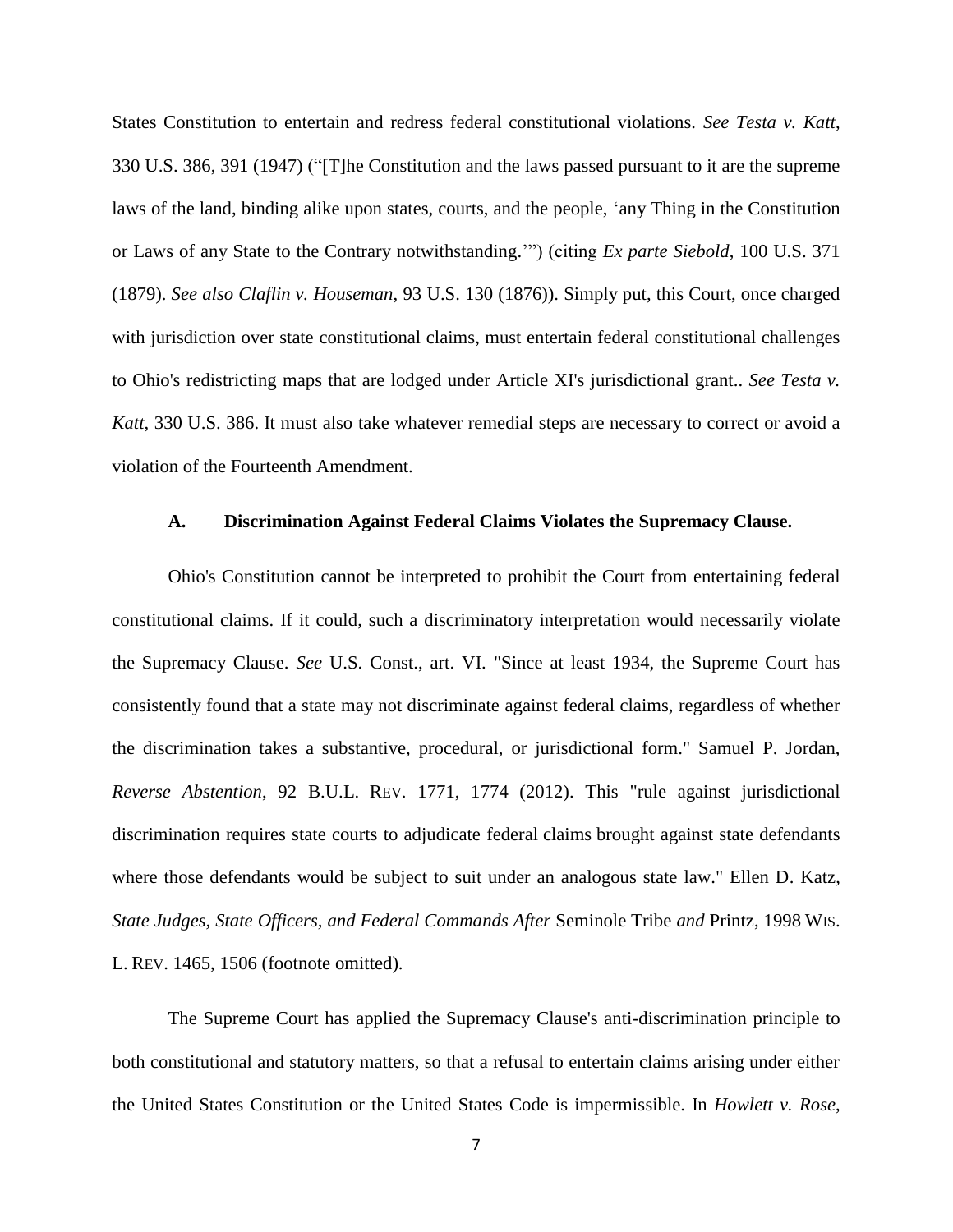496 U.S. 356 (1990), for example, the Supreme Court overruled a Florida court's refusal to entertain a § 1983 claim brought against school board officials under the Fourth and Fourteenth Amendments. "A state policy that permits actions against state agencies for the failure of their officials" under state law, the Court reasoned, "but yet declines jurisdiction over federal actions for constitutional violations by the same persons can be based only on the rationale that such persons should not be held liable for [42 U.S.C.] § 1983 violations in the courts of the State." *Id*. at 380. "That reason, whether presented in terms of direct disagreement with substantive federal law or simple refusal to take cognizance of the federal cause of action, flatly violates the Supremacy Clause." *Id*. at 380-81.

In *Hilton v. South Carolina Public Railways Commission*, 502 U.S. 197, 207 (1991), the Supreme Court ruled that South Carolina's courts were required to entertain federal claims under the Federal Employer's Liability Act (FELA) even though those claims could not be heard in federal court: "the Supremacy Clause makes that statute the law in every State, fully enforceable in state court." *See also Testa*, 330 U.S. 386 (holding that state courts must entertain federal statutory price control litigation).

In *Haywood v. Drown*, 556 U.S. 729 (1999), the Court applied this same Supremacy Clause principle to bar an ostensibly neutral jurisdictional rule that shifted federal constitutional claims, along with similar state-law claims against the same defendants, to a special court. New York law directed that actions (of any sort) against corrections officers be filed in the state's court of claims rather than in its courts of general jurisdiction. This meant that constitutional claims under 42 U.S.C. § 1983, along with state-law claims against those same corrections officers, could not proceed in New York's courts of general jurisdiction. The Court held this impermissible under the Supremacy Clause: "although States retain substantial leeway to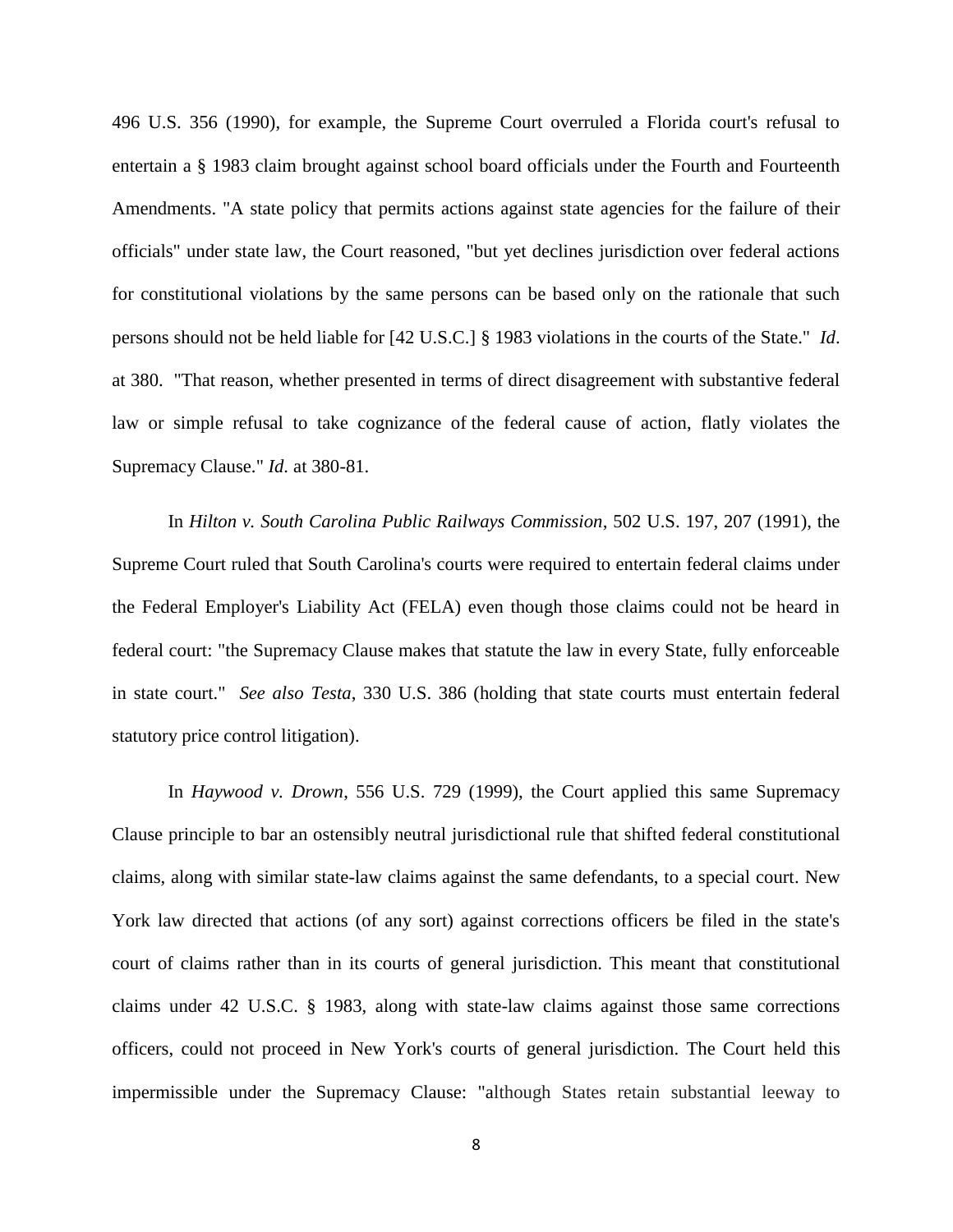establish the contours of their judicial systems, they lack authority to nullify a federal right or cause of action they believe is inconsistent with their local policies." *Id*. at 736. *Haywood* made clear, moreover, that the presumption in favor of state court jurisdiction over federal issues is so strong that even "equality of treatment does not ensure that a state law will be deemed a neutral rule of judicial administration and therefore a valid excuse for refusing to entertain a federal cause of action." *Id.* at 556 U.S. at 738.

Most recently, the Supreme Court of the United States implicitly reiterated this Supremacy Clause understanding in the context of redistricting. In *Wisconsin Legislature v. Wisconsin Election Commission*, 142 S. Ct. 1245, 1247 (2022), an impasse over State Assembly redistricting led the Wisconsin Supreme Court to select the maps to be used in the 2022 election. Although the Wisconsin court's chosen maps did not violate state law, the United States Supreme Court threw them out. The reason? They potentially violated the Equal Protection Clause's ban on racial discrimination. The lesson from *Wisconsin Election Commission* is clear; legislative maps must satisfy both the United States Constitution and state law. State supreme courts charged with measuring the validity of redistricting must ensure that maps satisfy both state law and the federal Constitution.

Application of the Supremacy Clause's anti-discrimination rule is thus clear in cases like the one at hand, whether the Ohio Supreme Court's jurisdiction is deemed general or limited. Either way, when "a state court has jurisdiction over state constitutional issues, then it should adjudicate federal constitutional questions." Neal Devins & Saikrishna Bangalore Prakash, *Fifty States, Fifty Attorneys General, and Fifty Approaches to the Duty to Defend*, 124 YALE L.J. 2100, 2118 (2015).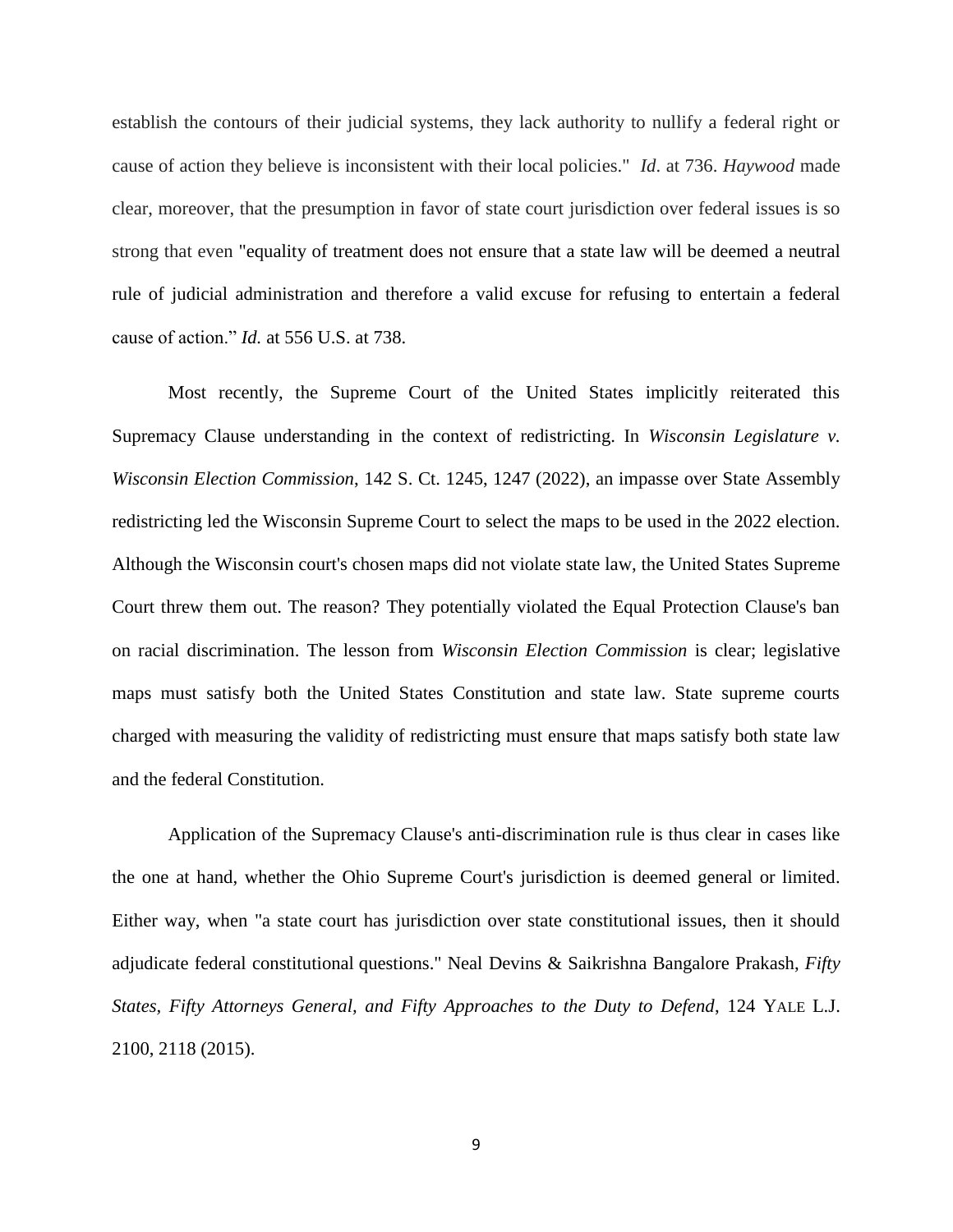## **B. Article XI Could Not Have Been Meant to Discriminate Against the Federal Constitution.**

Ohio's constitutional grant of original jurisdiction to this Court in section 3(B)(2) of Article XI states that "[a]ny general assembly district plan adopted by the commission shall comply with all applicable provisions of the constitutions of Ohio *and the United States and of federal law." League of Women Voters of Ohio v. Ohio Redistricting Commission*, \_\_ Ohio St. 3d \_\_, 2022-Ohio-65, ¶ 132 (Jan. 12, 2022) (emphasis added). The framers of Article XI thus plainly expected Ohio's maps to comply with both federal and state law, and appear to have envisioned original jurisdiction in this Court to consider both.

This Court, moreover, recognized previously in this case that Section 9(A) of Article XI is a "broad grant of jurisdiction [that] is not limited to claims alleging violations of certain sections of Article XI." *Id*. at ¶ 93. "Article XI, Section 9(B)," this Court stated, "recognizes this court's authority to determine whether a plan is invalid for *any* reason and specifies what must happen if it does." *Id.* at ¶ 98 (emphasis original). Acting pursuant to this logic, the Court readily entertained (though it did not decide) petitioners' claims under "the Ohio Constitution's guarantees of equal protection (Article I, Section 2), assembly (Article I, Section 3), and free speech (Article I, Section 11)." *Id.* at  $\P$  132. Interpreting Article XI to bar analogous claims arising under the federal Constitution would not only violate the Supremacy Clause, therefore, it also would impose a jurisdictional limitation that the text of Article XI itself does not support.

Such an interpretation, moreover, would be inconsistent with the past practices of this Court. This Court has recognized that with its original jurisdiction comes the power and duty to entertain federal claims. *See*, *e.g*., *State ex rel. Keefe v. Eyrich*, 22 Ohio St.3d 164, 165, 489 N.E.2d 259, 260 (1986) (original mandamus action presenting federal claim under Fourteenth Amendment); *State ex rel. Toledo Blade Co. v. Henry County Court of Common Pleas*, 125 Ohio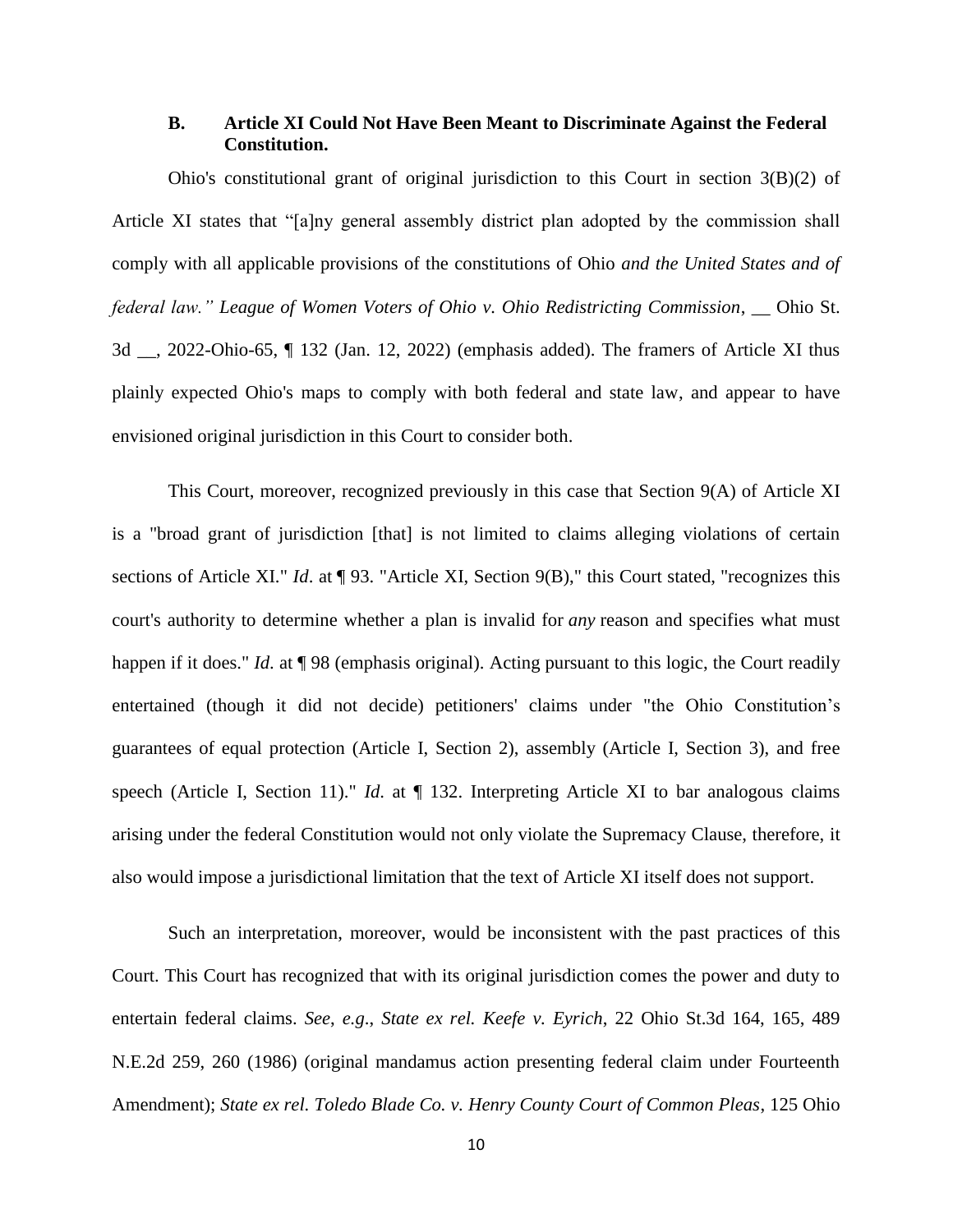St.3d 149, 2010-Ohio-1533, 926 N.E.2d 634 (original mandamus action presenting federal claim under First Amendment); *State ex rel. Brown v. Ashtabula County Board of Elections*, 142 Ohio St. 3d 370, 2014-Ohio-4022, 31 N.E.3d 596 (original mandamus action presenting claim under First and Fourteenth Amendments). One must assume that the framers of Article XI's jurisdictional grant were aware of these past practices and the Ohio Supreme Court's obligation to follow the United States Constitution. They would not have meant to prevent this Court from fully resolving the legality of legislative districts by unconstitutionally stripping it of jurisdiction over federal constitutional claims.

### **Proposition of Law II: Ohio's Constitution Cannot Restrict Federally-Required Remedies.**

The purported limitations contained in Article XI, Section  $9(D) - i.e.,$  that "[n]o court shall order, in any circumstance, the implementation or enforcement of any general assembly district plan that has not been approved by the commission in the manner prescribed by this article" and "[n]o court shall order the commission to adopt a particular general assembly district plan or to draw a particular district" – cannot constitutionally bar relief required under the Fourteenth Amendment. The United States Constitution is the supreme law of the land. *See Testa*, 330 U.S. 386. To the extent Ohio law would prevent its courts from performing their duties under the Supremacy Clause and ordering the remedies required to correct violations of the federal Constitution, Ohio law must give way. *See*, *e.g*., *Hoffman v. Wagner*, 149 Ohio St. 50, 77 N.E.2d 467, 468 (1948) ("By virtue of the supremacy clause of the federal Constitution, a state court is required to entertain an action brought therein under …the Emergency Price Control Act of 1942, … for the recovery of damages.") (syllabus) (citing *Testa*, 330 U.S. 386); *see also Mondou v. New York, New Hampshire & H.R. Co*., 223 U.S. 1 (1912) (holding that state court must enforce remedies provided by federal law).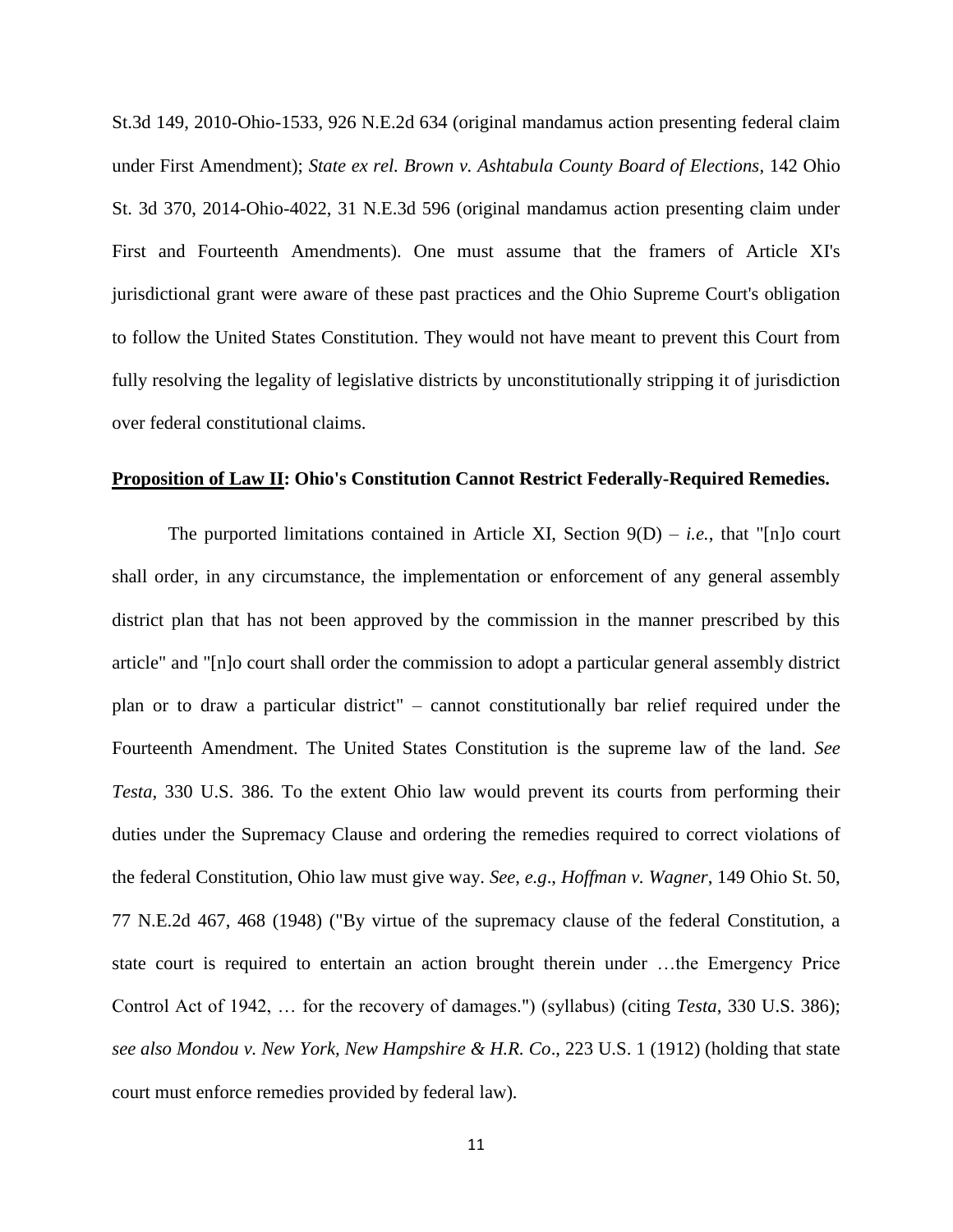At this time, it may be that a court must exercise its equitable constitutional authority and select or draw maps. *Gonidakis v. LaRose*, \_\_ F. Supp.3d \_\_, 2022 WL 1175617 (S.D. Ohio April 20, 2022) where the district court provisionally decided that a map rejected by this Court would be used, is illustrative. Ohio's "no court" clauses plainly cannot prevent that court from correcting an impending violation of the Fourteenth Amendment. And if the "no court" clauses in Article XI, § 9(D) cannot tie the hands of a federal court seeking to correct a violation of the Fourteenth Amendment, then they cannot bind the hands of this Court, either. This Court (as established above) has concurrent jurisdiction over federal constitutional claims. It must entertain them. It must provide remedies.

Further, the Supreme Court has made clear that state courts, acting under the federal Constitution as well as state constitutions, are preferred over federal courts in terms of adjudicating reapportionment matters. "The power of the judiciary of a State to require valid reapportionment or to formulate a valid redistricting plan has not only been recognized by this Court but appropriate action by the States in such cases has been specifically encouraged." *Scott v. Germano*, 381 U.S. 407, 409 (1965). "[T]he Constitution leaves with the States primary responsibility for apportionment of their federal congressional and state legislative districts." *Growe v. Emison*, 507 U.S. 25, 34 (1993). Ohio could not have meant to reverse this principle to prefer federal court resolution of Ohio's required redistricting over that of its own high Court. Article XI could not have been intended to surrender state power in that fashion.

This Court possesses authority equal to that of the federal district court to entertain Fourteenth Amendment violations and correct them. Like the federal district court, it has the authority to adopt or draw maps needed to avoid a Fourteenth Amendment violation. To the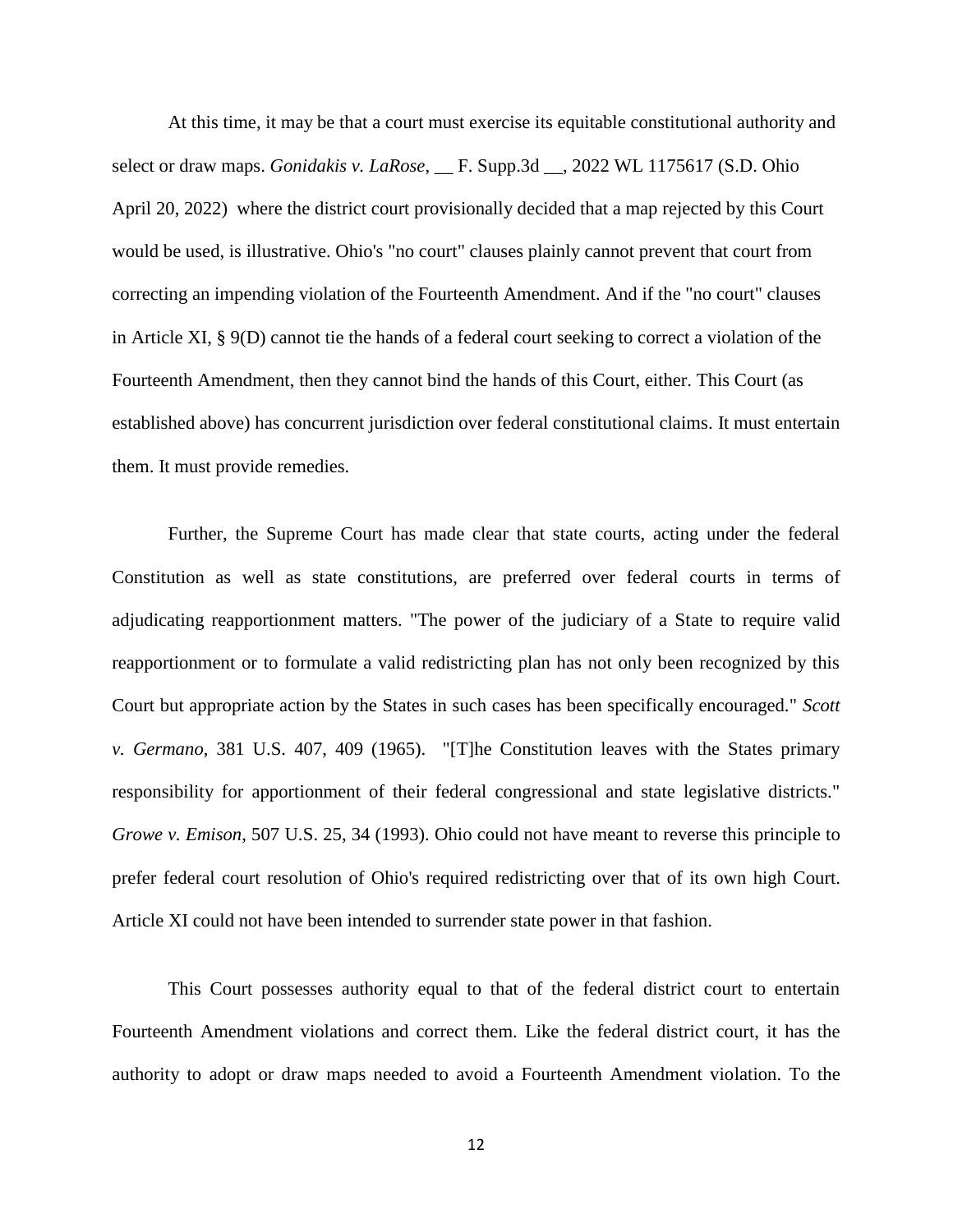extent state jurisdictional restrictions and limitations on power get in the way, they are unconstitutional under the Fourteenth Amendment and the Supremacy Clause.

## **Proposition of Law III: The Court Possesses the Power to Ignore or Change Deadlines in Order to Redress Violations of the Fourteenth Amendment.**

As argued above, this Court has authority under the United States Constitution to draw or adopt the maps needed to avoid an imminent violation of the Fourteenth Amendment. This authority necessarily brings with it the ancillary, lesser power under the Fourteenth Amendment to make needed changes to deadlines. Employing properly apportioned maps requires properly defined procedures. *Gonidakis v. LaRose*, 2022 WL 1175617, illustrates the point.

This is especially true in the present case, where no remaining deadlines exist. Nothing relevant at this late date remains in the Election Code to dictate when or whether primaries be held. "[E]veryone agrees that legal and practical requirements preclude Ohio from holding a primary election for its state legislature on May 3, the date provided by statute." *Gonidakis v. LaRose*, 2022 WL 1175617, at \*1. As this Court previously stated, "[i]t is unclear as to why August 2, 2022, is the last available date for a primary election in Ohio." *League of Women Voters of Ohio*, 2022-Ohio-1235, at ¶ 68. Further, "the so-called April 20 'deadline' for implementing a General Assembly–district plan appears to be an artificial deadline that is based on a speculative, potential primary-election date for state legislative races." *Id*.

Even when election deadlines exist, this Court has exercised its equitable authority to ignore or override them to provide needed relief. In *State ex rel. Scott v. Franklin County Board of Elections*, 139 Ohio St. 3d 171, 2014-Ohio-1685, 10 N.E.3d 697, for example, the Court ordered a candidate's name placed on a ballot even though voting was already well under way. The Court did the same in *State ex rel. Owens v. Brunner*, 125 Ohio St.3d 130, 2010-Ohio-1374,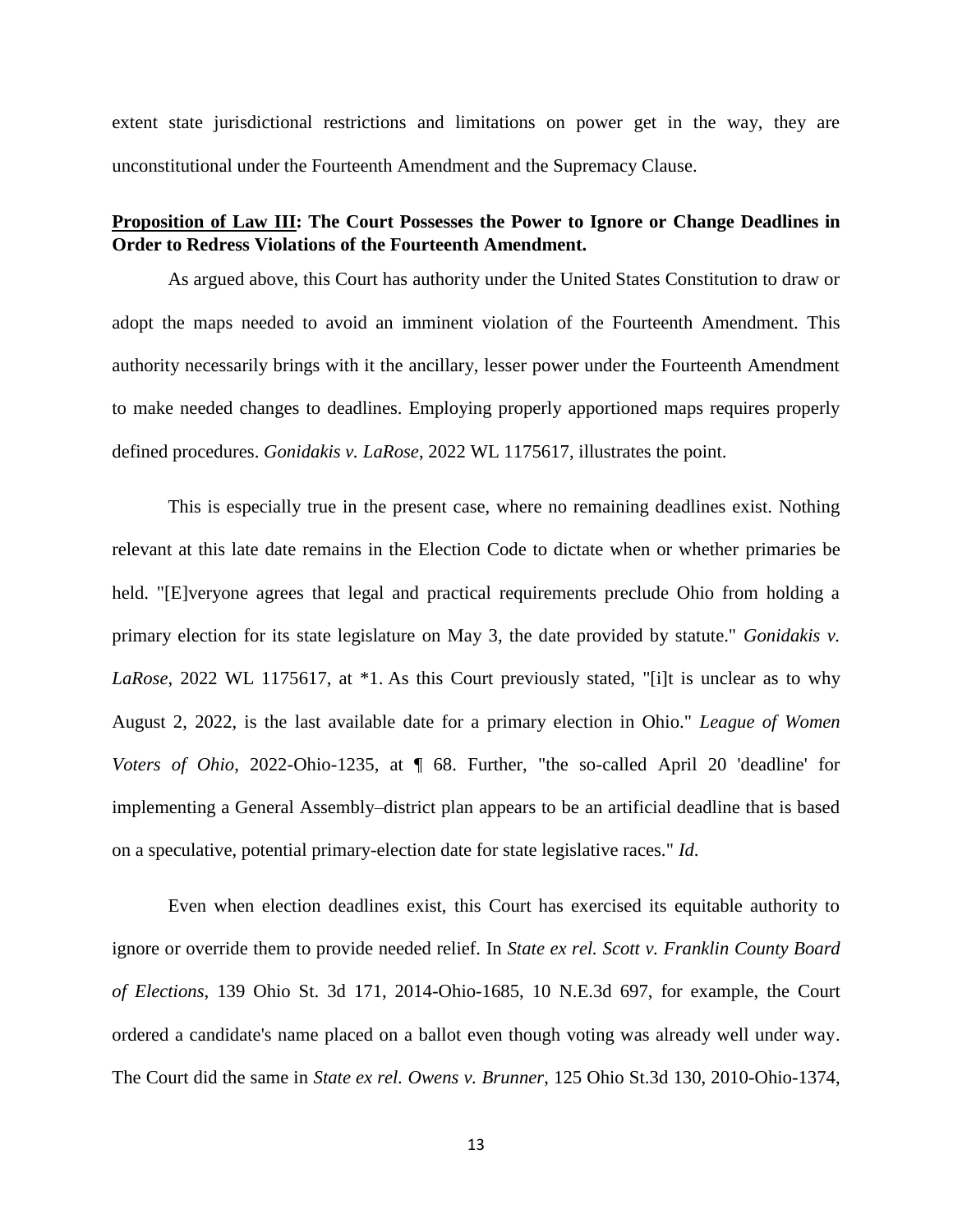926 N.E.2d 617, notwithstanding that election deadlines had passed for obtaining absentee ballots. As demonstrated by these cases (and others), this Court necessarily possesses power when necessary to override or ignore voting and election deadlines.

Federal law imposes no limitation on this Court's power to alter Ohio's election dates for state offices. Federal law does not mandate a primary election for Ohio's General Assembly. Nor does it impose any sort of deadline on Ohio elections for state office. To the extent federal law imposes deadlines, they are for the general election and for federal offices only. *See* 3 U.S.C. § 1 (President); 2 U.S.C. §§ 1, 7 (Congress). The federal overseas voting laws (*e.g*., UOCAVA), meanwhile, do not apply to General Assembly elections. *See*, *e.g*., *Voting Integrity Project, Inc. v. Boner*, 199 F.3d 773, 777 (5th Cir. 2000) ("The Uniformed and Overseas Citizens Absentee Voting Act ... requires states to accept absentee ballots in federal elections from certain voters."). *See generally* Eric S. Fish, Note, *The Twenty-Sixth Amendment Enforcement Power*, 121 YALE L. J. 1168, 1218 (2012). To the extent Ohio has chosen to comply with UOCAVA deadlines, it is a choice made by Ohio under state law. *See*, *e.g*., O.R.C. § 3511.011 (providing for overseas voting in Ohio general and special elections).

Ohio's Constitution does not mandate primary elections either, *see Libertarian Party of Ohio v. Husted*, 2017-Ohio-7737, 97 N.E.3d 1083 (10th Dist.) (holding that Ohio Constitution permits legislature to prescribe either primary or petition for political parties), let alone any particular timeline for conducting primary elections.

Because nothing in federal law and little (if anything) under Ohio law is left to stand in the way of this Court's remedial powers, it has a free equitable hand to structure relief as it sees fit under the federal Constitution. While it must timely construct or adopt maps that comply with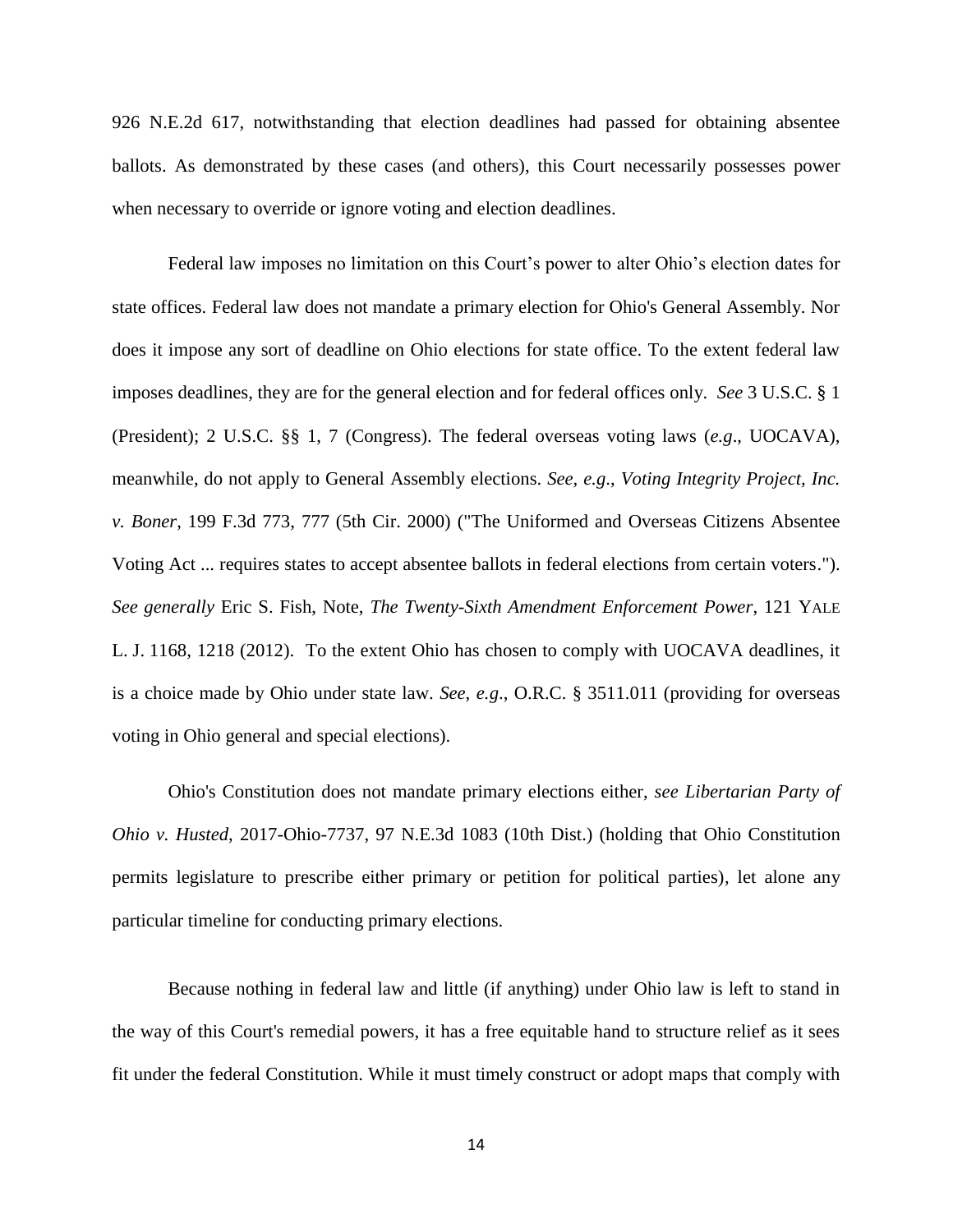the Fourteenth Amendment, it has discretion to both fix deadlines and otherwise comply to the extent possible with Article XI and the Ohio Election Code.

### **Conclusion**

Let there be no mistake. The Court's legitimacy is under attack. One Respondent, the chief election officer in the State, has been reported to support impeaching this Court's Chief Justice. *See* Andrew J. Tobias, *Ohio Secretary of State Frank LaRose says he wouldn't oppose impeaching Supreme Court Chief Justice Maureen O'Conner over redistricting rulings*, Cleveland.com, April 1, 2022.<sup>5</sup> The Ohio Redistricting Commission has repeatedly and openly flouted the Court's commands. The Court should not let this happen. It has the authority and obligation under the United States Constitution to bring Ohio into compliance with federal law. It should exercise that authority by adopting constitutional maps and setting the needed deadlines.

Respectfully submitted,

## *s/ Mark G. Kafantaris*

Mark G. Kafantaris (80392) Oliver Hall 625 City Park Avenue P.O. Box 21090 Columbus, OH 43206 Washington, DC 20009 (614) 300-5123 (fax) mark@kafantaris.com

**Counsel of Record** Center for Competitive Democracy (614) 223-1444 oliverhall@competitivedemocracy.org

*Counsel for Amici Curiae* Filed May 6, 2022

 5 https://www.cleveland.com/news/2022/04/ohio-secretary-of-state-frank-larose-says-hewouldnt-oppose-impeaching-supreme-court-chief-justice-maureen-oconner-over-redistrictingrulings.html.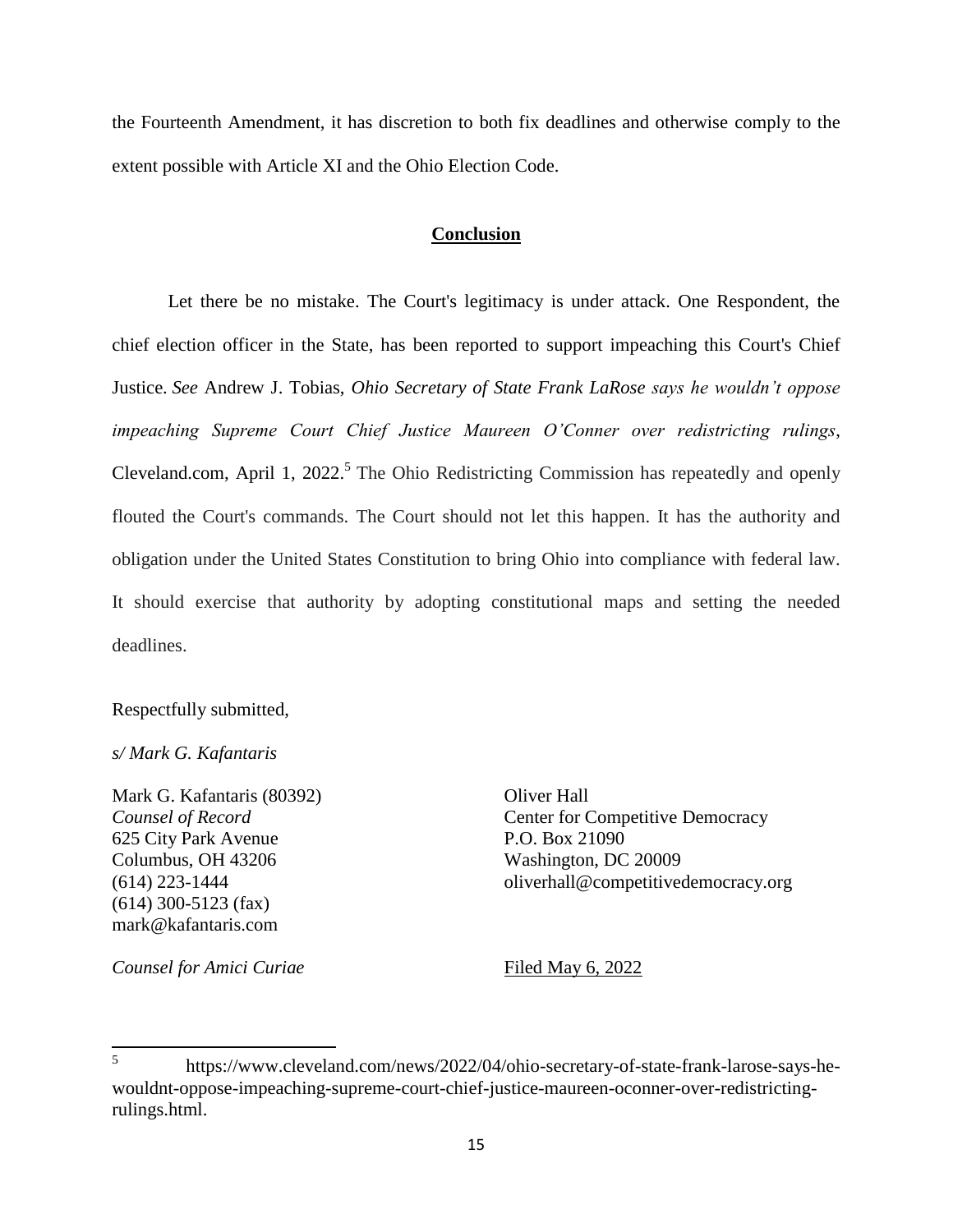## **Certificate of Service**

I, Mark G. Kafantaris, hereby certify that on May 6, 2022, I caused a true and correct

copy of this document to be served by email upon the counsel listed below:

Donald J. McTigue (0022849) Derek S. Clinger (0092075) McTigue & Colombo, LLC 545 East Town Street Columbus, OH 43215 dmctigue@electionlawgroup.com dclinger@electionlawgroup.com

Freda J. Levenson (0045916) Abha Khanna *Counsel of Record* Ben Stafford ACLU of Ohio Foundation, Inc. Elias Law Group 4506 Chester Avenue Cleveland, Ohio 44103 1700 Seventh Ave (614) 586-1972 x125 Suite 2100 flevenson@acluohio.org Seattle, WA 98101

David J. Carey (0088787) Aria C. Branch ACLU of Ohio Foundation, Inc. Solution of the Second Second Second Second Second Second Second Second Second Second Second Second Second Second Second Second Second Second Second Second Second Second Second Second Second S 1108 City Park Avenue, Suite 203 Spencer W. Klein Columbus, Ohio 43206 Elias Law Group (614) 586-1972 x2004 10 G St NE, Suite 600 dcarey@acluohio.org Washington, DC 20002

Alora Thomas is a set of the set of the set of the set of the set of the set of the set of the set of the set o Julie A. Ebenstein sklein@elias.law American Civil Liberties Union *Counsel for Petitioners Bennett* 125 Broad Street New York, New York 10004 (212) 519-7866 Alicia L. Bannon athomas@aclu.org Yurij Rudensky

Donald Brown 120 Broadway, Suite 1750 David Denuyl New York, NY 10271 Joshua González (646) 292-8310 Juliana Goldrosen alicia.bannon@nyu.edu Covington & Burling, LLP Salesforce Tower Peter M. Ellis (0070264)

akhanna@elias.law bstafford@elias.law

abranch@elias.law

Michael Li Ethan Herenstein Robert D. Fram Brennan Center for Justice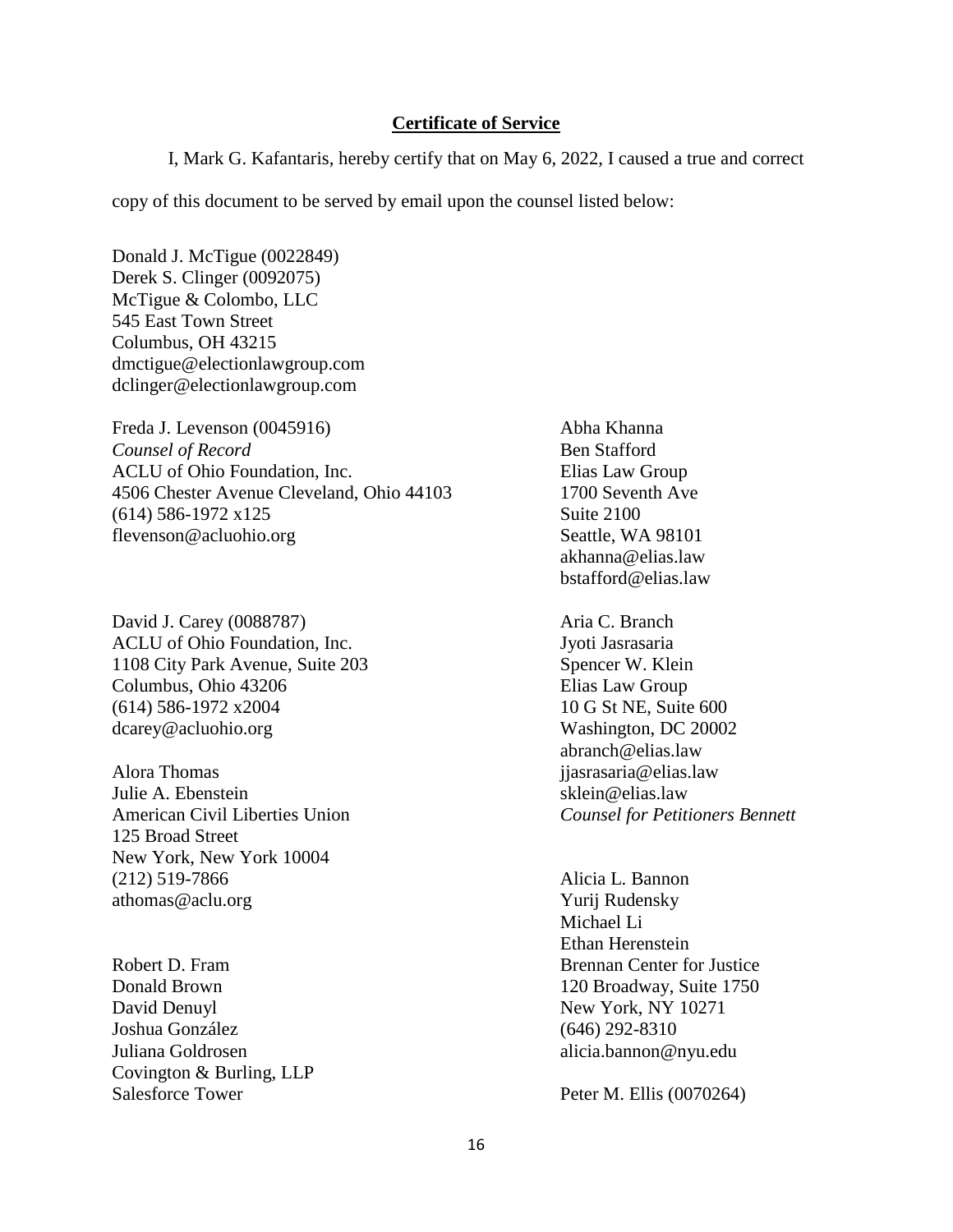415 Mission Street, Suite 5400 *Counsel of Record*  San Francisco, California 94105 M. Patrick Yingling (415) 591-6000 Natalie R. Salazar rfram@cov.com REED SMITH LLP

Alexander Thomson pellis@reedsmith.com Covington & Burling, LLP One CityCenter Brian A. Sutherland 850 Tenth Street, NW REED Smith LLP Washington, District of Columbia 20001 101 Second Street, Suite 1800 (202) 662-5425 San Francisco, CA 94105 (415) 543-8700 bsutherland@reedsmith.com ajthomson@cov.com

Anupam Sharma REED SMITH LLP Yale Fu 355 South Grand Avenue, Suite 2900 Covington & Burling, LLP 3000 Los Angeles, CA 90071 El Camino Real 5 Palo Alto Square, 10th Floor (213) 457-8000 Palo Alto, California 94306 bfliegel@reedsmith.com (650) 632-4700 *Counsel for Petitioners Organizing*  asharma@cov.com *Collaborative Counsel for Petitioners League of Women Voters*

Dave Yost Ohio Attorney General Bridget J. Coontz (0072919) Julie M. Pfeiffer (0069762) Michael A. Walton (0092201) Assistant Attorneys General Jonathan D. Blanton (0070035) Deputy Attorney General Michael J. Hendershot (0081842) Deputy Solicitor Constitutional Offices Section 30 E. Broad Street, 16th Floor Columbus, Ohio 43215 (614) 466-2872 bridget.coontz@ohioago.gov *Counsel for Respondents Ohio Secretary of State LaRose and Ohio Auditor Faber*

Phillip J. Strach Thomas A. Farr John E. Branch, III Alyssa M. Riggins Nelson, Mullins Riley & Scarborough, LLP

10 South Wacker Drive 40th Floor Chicago, IL 60606 (312) 207-1000

Ben R. Fliegel